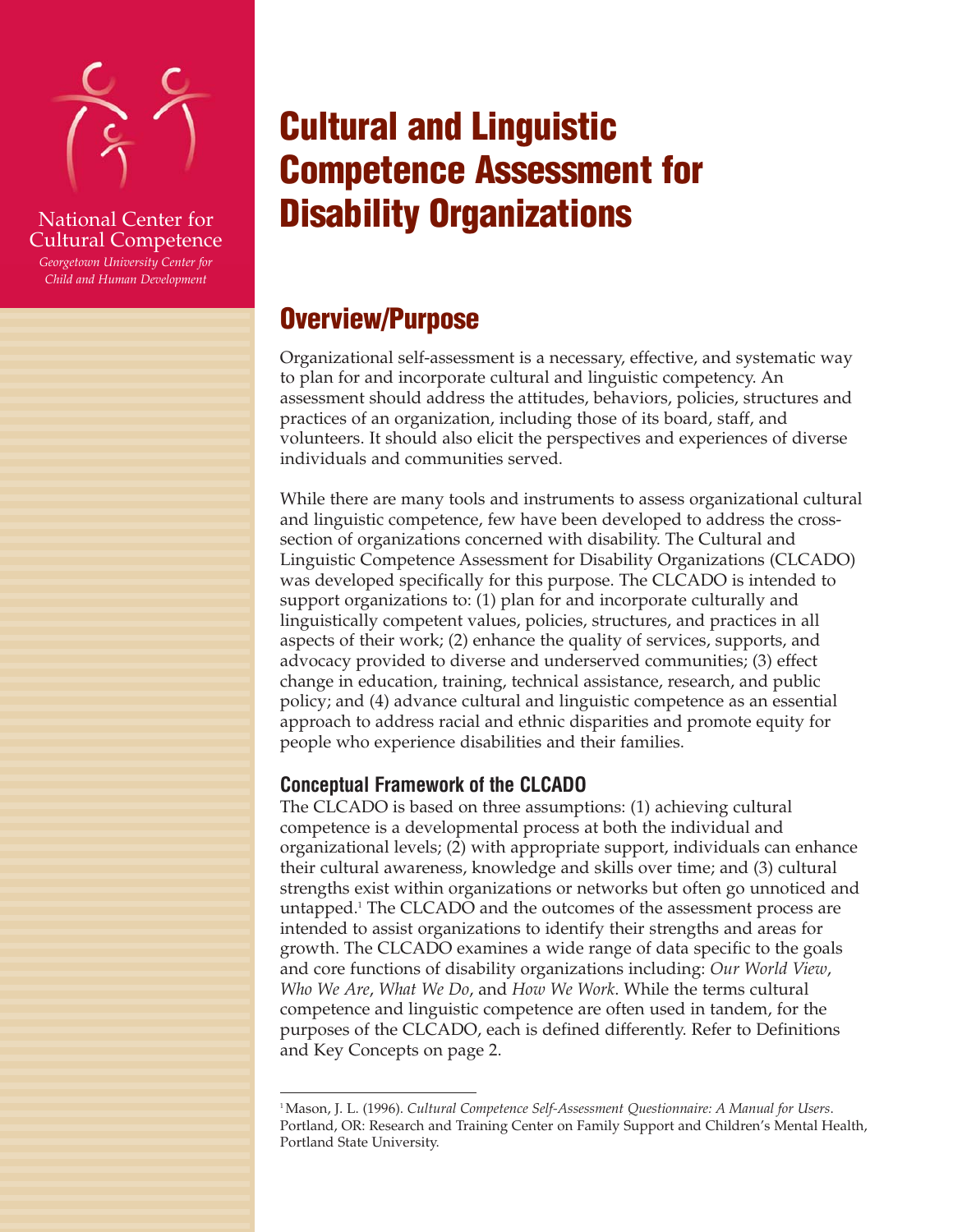## **Definitions and Key Concepts**

## **Cultural Competence**

The NCCC embraces a conceptual framework and model of achieving cultural competence adopted from the Cross et al. definition. Cultural competence requires that organizations:

- have a defined set of values and principles, and demonstrate behaviors, attitudes, policies, and structures that enable them to work effectively cross-culturally.
- have the capacity to (1) value diversity, (2) conduct self-assessment, (3) manage the dynamics of difference, (4) acquire and institutionalize cultural knowledge, and (5) adapt to the diversity and cultural contexts of the individuals, families, and communities they serve.
- incorporate the above in all aspects of policy making, administration, practice, service delivery and systematically involve consumers, families, and communities.<sup>1</sup>

Cultural competence is a developmental process that evolves over an extended period. Both individuals and organizations are at various levels of awareness, knowledge, and skills along the cultural competence continuum.

## **Linguistic Competence**

Definitions of linguistic competence vary considerably. Such definitions have evolved from diverse perspectives, interests, and needs and are incorporated into state legislation, federal statutes and programs, private sector organizations, and academic settings. The following definition, developed by the NCCC, provides a foundation for determining linguistic competence in health care, mental health, and other human service delivery systems. It encompasses a broad spectrum of constituency groups that could require language assistance or other supports from an organization, agency, or provider.

Linguistic competence is the capacity of an organization and its personnel to communicate effectively, and convey information in a manner that is easily understood by diverse groups including persons of limited English proficiency, those who have low literacy skills or are not literate, individuals experiencing disabilities, and those who are deaf or hard of hearing. Linguistic competence requires organizational and provider capacity to respond effectively to the health and mental health literacy needs of populations served. The organization must have policies, structures, practices, procedures, and dedicated resources to support this capacity. These requirements may include, but are not limited to:

- bilingual/bicultural or multilingual/multicultural staff;
- cross-cultural communication approaches;
- cultural brokers;
- foreign language interpretation services including distance technologies;
- sign language interpretation services;
- multilingual telecommunication systems;
- videoconferencing and telehealth technologies;
- TTY and other assistive technology devices;
- computer assisted real time translation (CART) or viable real time transcriptions (VRT);
- print materials in easy to read, low literacy, picture and symbol formats;
- materials in alternative formats (e.g., audiotape, Braille, enlarged print);
- varied approaches to share information with individuals who experience cognitive disabilities;
- materials developed and tested for specific cultural, ethnic, and linguistic groups;
- translation services including those of:
	- legally binding documents (e.g., consent forms, confidentiality and patient rights statements, release of information, applications)
	- signage
	- health education materials
	- public awareness materials and campaigns; and
	- ethnic media in languages other than English (e.g., television, radio, Internet, newspapers, periodicals).2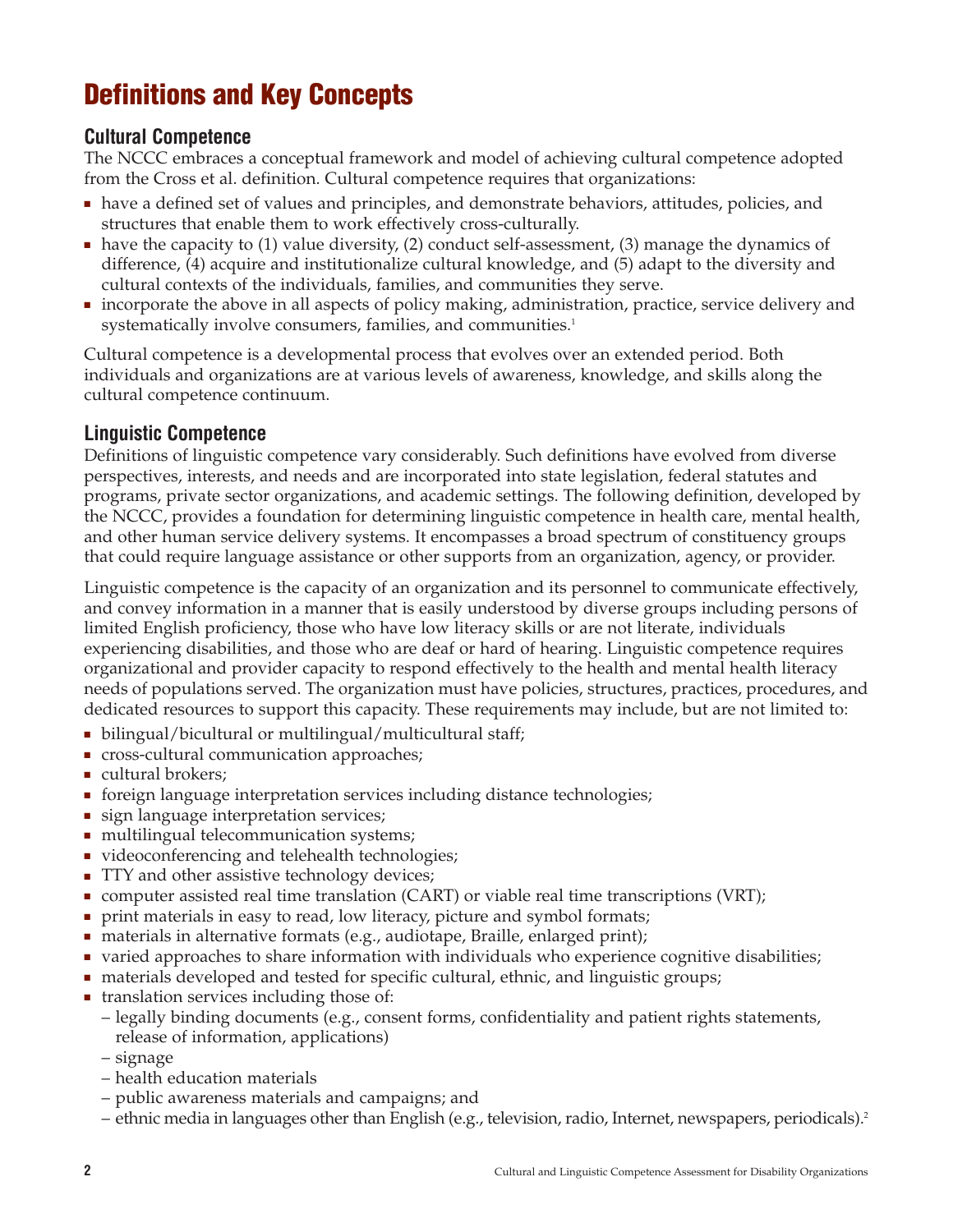## **Culturally Appropriate**

Denotes an approach that considers multiple cultural factors (e.g., beliefs, values, norms, language, experiences, gender, sexual orientation, gender identity or expression, age, class, education) in the design and delivery of services, training, research, collaboration/partnerships, and community engagement.<sup>3</sup>

## **Cultural Brokering**

Is the act of bridging, linking, or mediating between groups or persons of different cultural backgrounds for the purpose of reducing conflict or producing change. Retrieved September 10, 2010, from http://www11.georgetown.edu/research/gucchd/nccc/resources/brokering.html

## **Cultural Brokers**

A go-between, one who advocates on behalf of another individual or group. Retrieved September 14, 2010, from http://www11.georgetown.edu/research/gucchd/nccc/resources/brokering.html

## **Culture**

There are many definitions of culture. For the purposes of the CLCADO instrument and guide, culture is defined as a system of collectively held values, beliefs, and practices of a group which guides thinking and actions in patterned ways.<sup>4</sup>

## **Disability**

New definitions of disability are emerging that are intended to "create a society in which all people are valued and included." Retrieved September 14, 2010, from http://www.disabilityisnatural.com. For example, NIDRR, National Center for Medical Rehabilitation Research's definition is: "Disability arises at the interface between a person's functional abilities and the environment's accessibility." The Web site also has information on disability etiquette and tips on communication with individuals experiencing disabilities. One of the best take-home tips is, "When you see, meet, or think about a person experiencing a disability, presume competence." Retrieved September 14, 2010, from http://www.disabilityisnatural.com

## **Disparity**

For the purposes of the CLCADO, disparity is defined as inequality of outcome or condition between cultural groups or differences in outcomes or conditions between cultural groups that are not predictable based on the number of group members present in the general population. Retrieved August 23, 2010, from http://calswec.berkeley.edu/CalSWEC/05\_AAF\_Glossary.doc

## **Disproportionality**

Disproportionality refers to the underrepresentation or overrepresentation of a particular group in a program or system. Disproportionality is often defined in terms of racial or ethnic backgrounds, but population categories of interest in determining whether disproportionality exists can also include socioeconomic status, national origin, English proficiency, gender, and sexual orientation.<sup>5</sup> Disproportionality has been documented for many decades in systems such as special education, juvenile justice, and criminal justice. For example, researchers have found that historically, a student's race and ethnicity can significantly influence the probability of misidentification, misclassification, or inappropriate placement in special education.

## **Equity**

For the purposes of this instrument, equity is defined as the equal opportunity to be healthy for all population groups. Equity is the absence of socially unjust or unfair disparities in access to services, quality of services, and health and mental health outcomes.<sup>6</sup>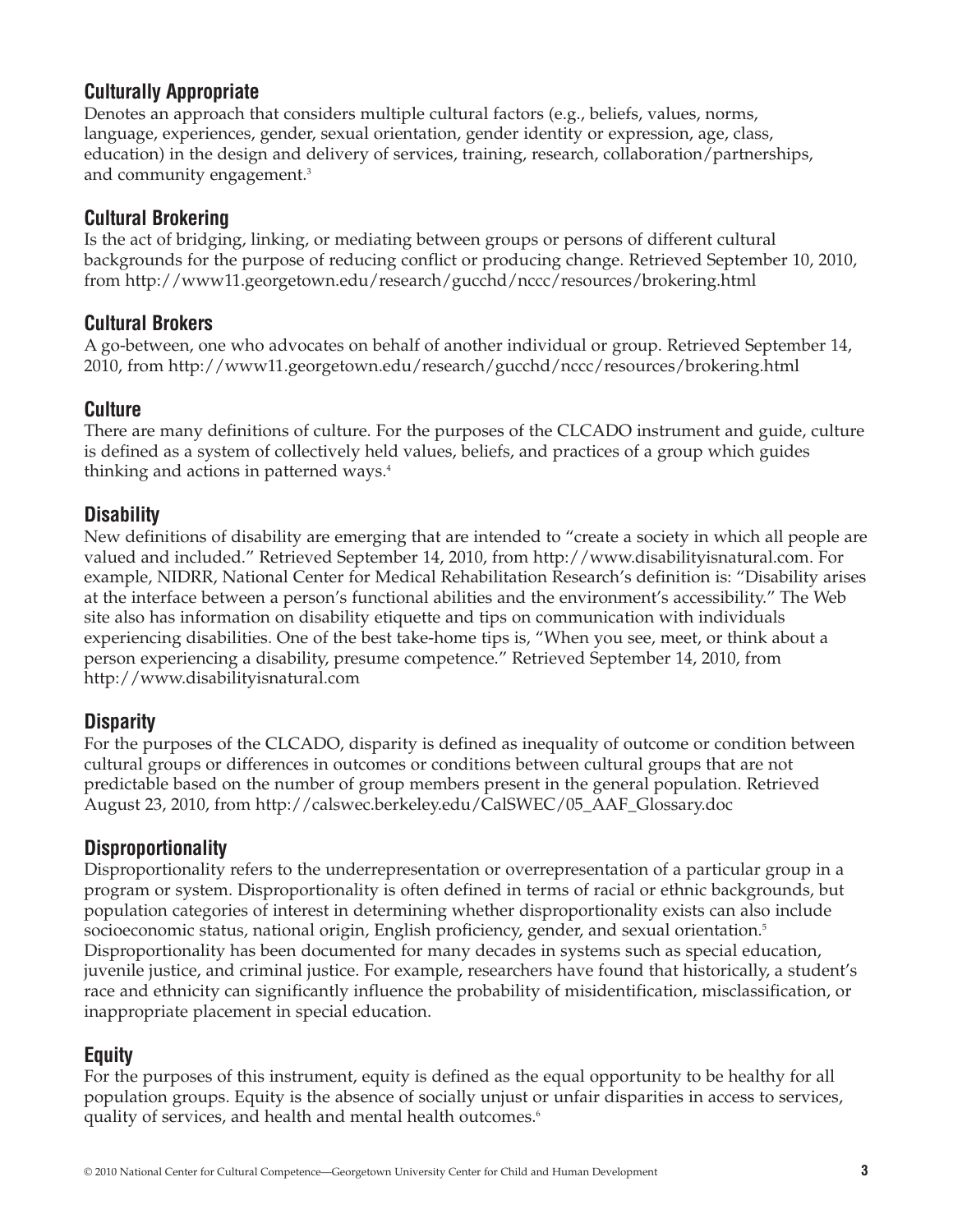## **Ethnicity**

How one sees oneself and how one is "'seen by others as part of a group on the basis of presumed ancestry and sharing a common destiny….' (Zenner, 1996, page 393). Common threads that may tie one to an ethnic group include skin color, religion, language, customs, ancestry, and occupational or regional features."7 In addition, persons belonging to the same ethnic group share a unique history different from that of other ethnic groups. Usually a combination of these features identifies an ethnic group. For example, physical appearance alone does not consistently identify one as belonging to a particular ethnic group.

## **Health Disparity**

A health disparity is a particular type of health difference that is closely linked with social or economic disadvantage. Health disparities adversely affect groups of people who have systematically experienced greater social or economic obstacles to health based on their racial or ethnic group, religion, socioeconomic status, gender, mental health, cognitive, sensory or physical disability, sexual orientation, geographic location, or other characteristics historically linked to discrimination or exclusion.8

## **Institutional Review Board**

An Institutional Review Board (IRB) is an entity established by organizations that conduct research. It has the authority and responsibility to protect the welfare and rights of all people who are involved in the conduct of research. IRBs perform a comprehensive review of all research plans that involve human subjects. They ensure the ethics of studies and their scientific efficacy. IRB members may include, but are not limited to, researchers, educators, scientists, community members, clergy, consumers, and advocates. Those institutions funded by the federal government and which conduct research must have an IRB.

## **Policy**

Policy is defined, for the purposes of this instrument, as a high-level overall plan embracing the philosophy, general goals, and acceptable procedures within an organization or governing body.9

## **Race**

There is an array of different beliefs about the definition of race and what race means within social, political, and biological contexts. The following definitions represent these perspectives:

- Race is a social construct used to separate the world's peoples. There is only one race, the human race, comprising individuals with characteristics that are more or less similar to others.<sup>10</sup>
- Evidence from the Human Genome Project indicates that the genetic code for all human beings is 99.9% identical; there are more differences within groups (or races) than across groups.
- The Institute of Medicine (IOM) states that in all instances race is a social and cultural construct. Specifically a "construct of human variability based on perceived differences in biology, physical appearance, and behavior."<sup>11</sup> The IOM states that the traditional conception of race rests on the false premise that natural distinctions grounded in significant biological and behavioral differences can be drawn between groups.<sup>12</sup>
- A tribe, people, or nation belonging to the same stock; a division of humankind possessing traits that are transmissible by descent and sufficient to characterize it as a distinctive human type.

## **Resiliency**

For the purposes of the CLCADO instrument and guide, definitions of resiliency are the ability to:

- recover readily from illness, depression, or adversity;<sup>13</sup> and
- recover from or adjust easily to misfortune, change, or stress.<sup>14</sup>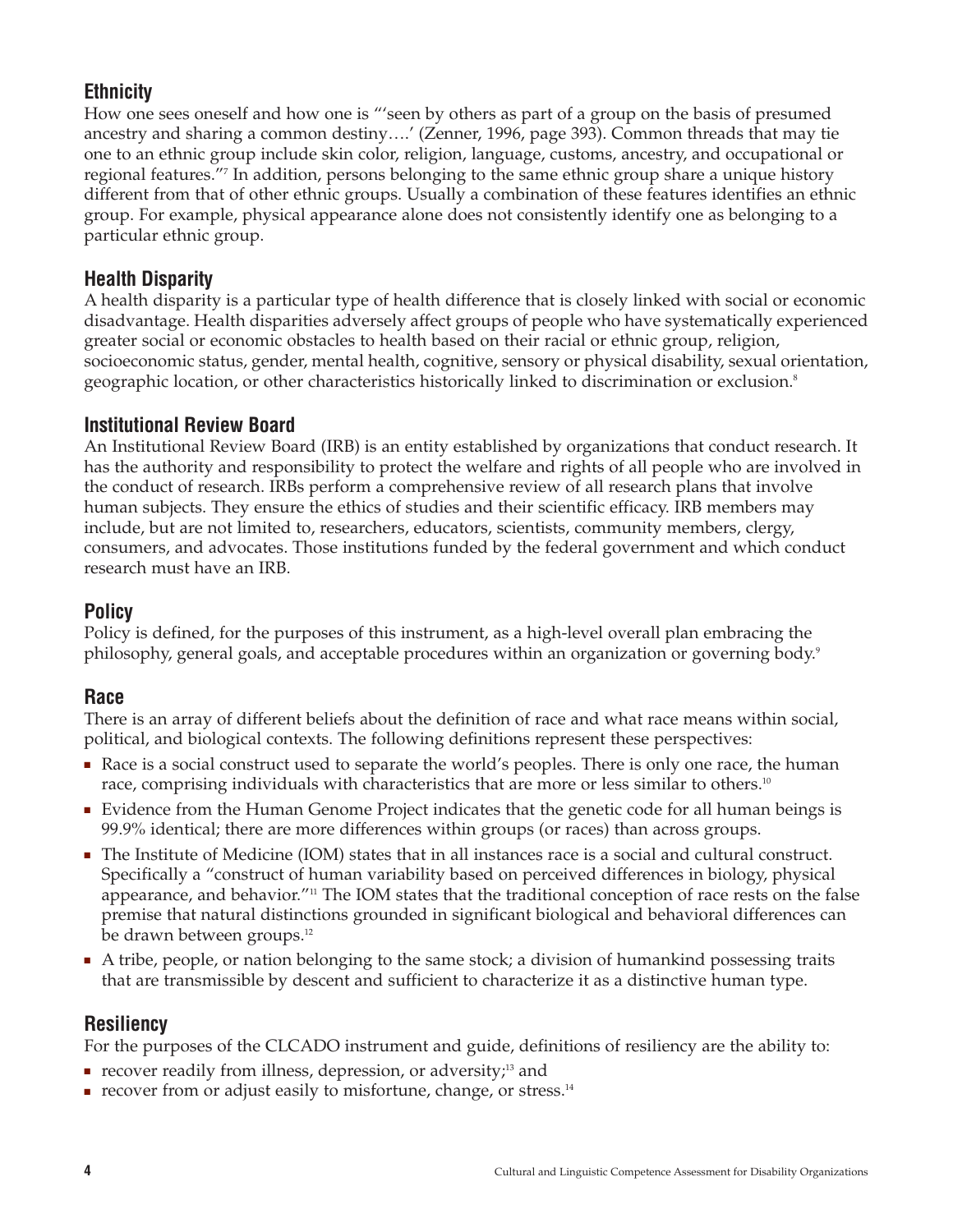#### **Citations for Key Terms and Definitions:**

- 1. Cross, T., Bazron, B., Dennis, K., & Isaacs, M. (1989). *Towards a culturally competent system of care: A monograph on effective services for minority children who are severely emotionally disturbed* (Vol. 1). Washington, DC: Georgetown University Child Development Center.
- 2. Goode, T. D., & Jones, W. A. (2006). Definition of linguistic competence. National Center for Cultural Competence, Georgetown University Center for Child and Human Development.
- 3. Goode, T. D., & Jones, W. (2007). *Planning and implementing culturally and linguistically competent primary health care: A guide for health ministries*. Washington, DC: Pan American Health Organization.
- 4. Wenger, A. F. Z. (1993). The cultural meaning of symptoms. *Holistic Nursing Practice, 7*(2), 22-35.
- 5. Elementary & Middle Schools Technical Assistance Center. (n.d.). Disproportionality. Retrieved August 23, 2010, from http://www.emstac.org/registered/topics/disproportionality/faqs.htm
- 6. Byrd, M., & Clayton, L. (2003). Racial and ethnic disparities in health care: A background and history. In B. D. Smedley, A. Stith, & A. Nelson (Eds.), *Unequal treatment: Confronting racial and ethnic disparities in health care*. Washington, DC: Institute of Medicine, National Academies Press.
- 7. Haynes, M. A., & Smedley, B. D. (Eds.). (1999). *The unequal burden of cancer: An assessment of NIH research and programs for ethnic minorities and the medically underserved*. Washington, DC: National Academy Press.
- 8. Haynes, M. A., & Smedley, B. D. (Eds.). (1999). *The unequal burden of cancer: An assessment of NIH research and programs for ethnic minorities and the medically underserved*. Washington, DC: National Academy Press.
- 9. Merriam-Webster Online Dictionary. Definition of policy. Retrieved May 17, 2010, from http://www.merriamwebster.com/dictionary/Policy
- 10. Haynes, M. A., & Smedley, B. D. (Eds.). (1999). The burden of cancer among ethnic minorities and medically underserved populations, in *The unequal burden of cancer: An assessment of NIH research and programs for ethnic minorities and the medically underserved*. Washington, DC: National Academy Press.
- 11. Haynes, M. A., & Smedley, B. D. (Eds.). (1999). The burden of cancer among ethnic minorities and medically underserved populations, in *The unequal burden of cancer: An assessment of NIH research and programs for ethnic minorities and the medically underserved*. Washington, DC: National Academy Press.
- 12. Haynes, M. A., & Smedley, B. D. (Eds.). (1999). *The unequal burden of cancer: An assessment of NIH research and programs for ethnic minorities and the medically underserved*. Washington, DC: National Academy Press.
- 13. Online Dictionary Reference. Definition of resilience. Retrieved May 17, 2010, from http://dictionary.reference.com/browse/resilience
- 14. Merriam-Webster Online Dictionary. Definition of resilience. Retrieved May 17, 2010, from http://www.merriam-webster.com/dictionary/resilience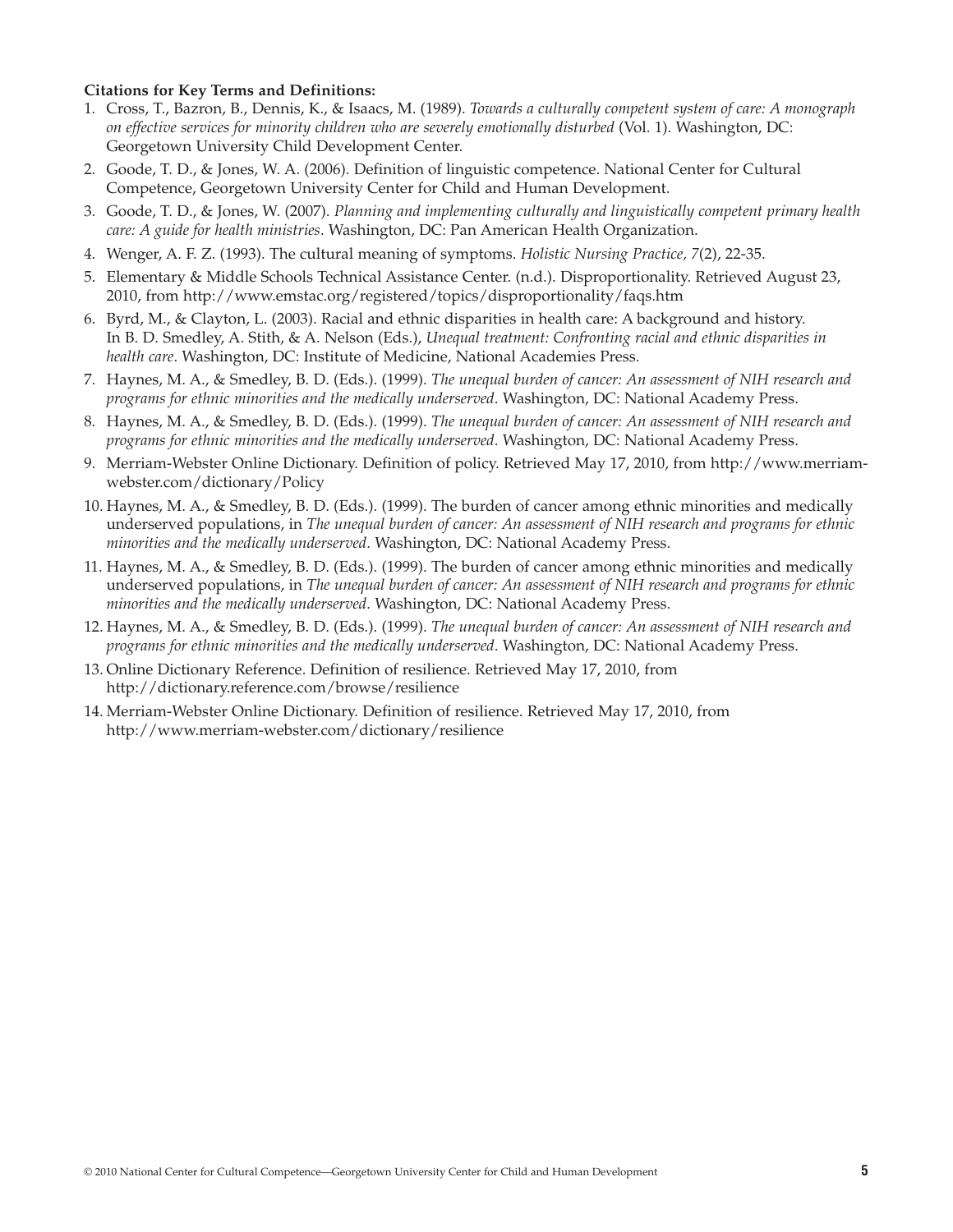## **Guidelines for Completing the CLCADO**

This instrument requires that you respond to detailed questions about cultural and linguistic competence within the context of your organization. Questions elicit your opinion about your organization's values, and knowledge of your organization's core functions and supporting policy related to cultural and linguistic competence. It is important to answer every question to the best of your knowledge. *Remember there are no right or wrong answers.* Please check only one box for each question. Refer to the *Guide for Using the Cultural and Linguistic Competence Assessment for Disability Organizations* for detailed instruction on conducting a self-assessment process.

## **Our World View**

This section asks for the perspectives about: (1) the organization's world view of cultural diversity and approaches to inclusion and equity, (2) the extent to which this world view guides organizational behavior and is established policy, and (3) the organization's philosophy, values, and commitment to cultural and linguistic competence.

## **Please check only one box per item.**

#### **In my view, our organization:**

| 1. | Understands and is committed to<br>the value of cultural diversity.                                                                                                                                                                                                                                                                                                        |                                   | $\Box$ Not at All $\Box$ A Little $\Box$ Somewhat $\Box$ Very Much |                  |
|----|----------------------------------------------------------------------------------------------------------------------------------------------------------------------------------------------------------------------------------------------------------------------------------------------------------------------------------------------------------------------------|-----------------------------------|--------------------------------------------------------------------|------------------|
|    | This value is expressed in our organization's guiding principles, mission and/or board resolutions. $\Box$ Yes $\Box$ No $\Box$ Don't Know                                                                                                                                                                                                                                 |                                   |                                                                    |                  |
| 2. | Recognizes and respects the great degree of diversity<br>among people who experience disabilities (e.g., race,<br>ethnicity, language, gender, sexual orientation, gender<br>identity or expression, country of origin, socioeconomic<br>status, religion/spirituality, U.S. territories, tribal communities,<br>and geographic locale- urban, rural, suburban, frontier). | $\Box$ Not at All $\Box$ A Little | $\Box$ Somewhat                                                    | $\Box$ Very Much |
|    | This value is expressed in our organization's guiding principles, mission and/or board resolutions. $\Box$ Yes $\Box$ No $\Box$ Don't Know                                                                                                                                                                                                                                 |                                   |                                                                    |                  |
| 3. | Recognizes that perceptions and beliefs about<br>disability are culturally-defined.                                                                                                                                                                                                                                                                                        | $\Box$ Not at All $\Box$ A Little | $\Box$ Somewhat $\Box$ Very Much                                   |                  |
|    | This value is expressed in our organization's guiding principles, mission and/or board resolutions. $\Box$ Yes $\Box$ No $\Box$ Don't Know                                                                                                                                                                                                                                 |                                   |                                                                    |                  |
| 4. | Understands that disability is only one aspect<br>of diversity and cultural identity.                                                                                                                                                                                                                                                                                      |                                   | $\Box$ Not at All $\Box$ A Little $\Box$ Somewhat $\Box$ Very Much |                  |
|    | This value is expressed in our organization's guiding principles, mission and/or board resolutions. $\Box$ Yes $\Box$ No $\Box$ Don't Know                                                                                                                                                                                                                                 |                                   |                                                                    |                  |
| 5. | Acknowledges the importance of cultural values,<br>norms, and traditions to the diverse group of people<br>who experience disabilities and their families.                                                                                                                                                                                                                 | $\Box$ Not at All $\Box$ A Little | $\Box$ Somewhat                                                    | $\Box$ Very Much |
|    | This value is expressed in our organization's guiding principles, mission and/or board resolutions. $\Box$ Yes $\Box$ No $\Box$ Don't Know                                                                                                                                                                                                                                 |                                   |                                                                    |                  |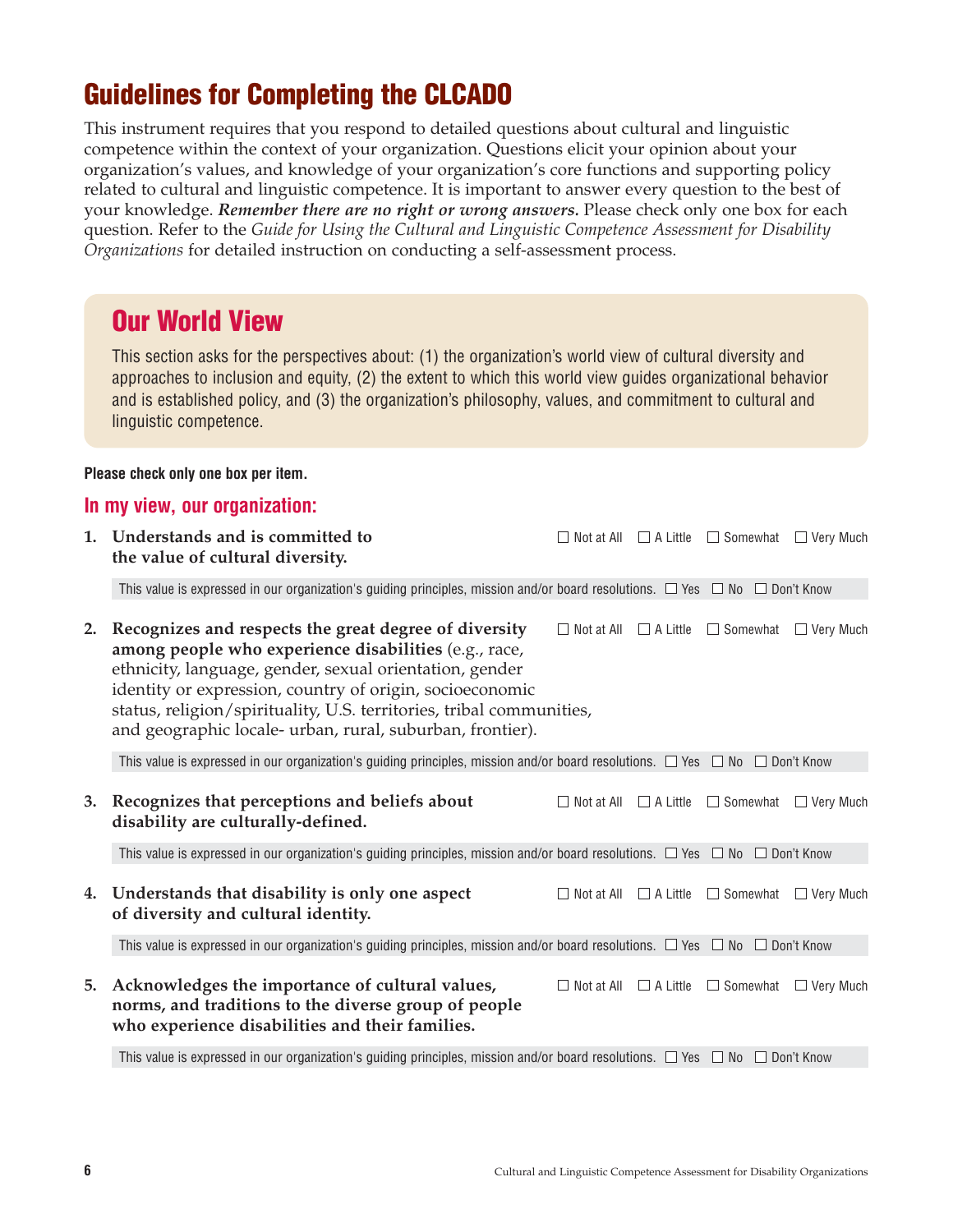### **In my view, our organization:**

| 6. | Is committed to serving, supporting, and advocating<br>with and on behalf of people who experience<br>disabilities and their families across all cultural groups.                                             |                                   | $\Box$ Not at All $\Box$ A Little $\Box$ Somewhat $\Box$ Very Much |  |
|----|---------------------------------------------------------------------------------------------------------------------------------------------------------------------------------------------------------------|-----------------------------------|--------------------------------------------------------------------|--|
|    | This value is expressed in our organization's guiding principles, mission and/or board resolutions. $\Box$ Yes $\Box$ No $\Box$ Don't Know                                                                    |                                   |                                                                    |  |
| 7. | Is committed to including persons from diverse<br>cultural and linguistic communities in all aspects<br>of our work.                                                                                          | $\Box$ Not at All $\Box$ A Little | $\Box$ Somewhat $\Box$ Very Much                                   |  |
|    | This value is expressed in our organization's guiding principles, mission and/or board resolutions. $\Box$ Yes $\Box$ No $\Box$ Don't Know                                                                    |                                   |                                                                    |  |
| 8. | Is committed to addressing racial and ethnic disparities among the population of people who<br>experience disabilities, including disparities in:                                                             |                                   |                                                                    |  |
|    | • Health care                                                                                                                                                                                                 |                                   | $\Box$ Not at All $\Box$ A Little $\Box$ Somewhat $\Box$ Very Much |  |
|    | · Behavioral health care                                                                                                                                                                                      |                                   | $\Box$ Not at All $\Box$ A Little $\Box$ Somewhat $\Box$ Very Much |  |
|    | • Education                                                                                                                                                                                                   |                                   | $\Box$ Not at All $\Box$ A Little $\Box$ Somewhat $\Box$ Very Much |  |
|    | • Housing                                                                                                                                                                                                     |                                   | $\Box$ Not at All $\Box$ A Little $\Box$ Somewhat $\Box$ Very Much |  |
|    | • Employment                                                                                                                                                                                                  |                                   | $\Box$ Not at All $\Box$ A Little $\Box$ Somewhat $\Box$ Very Much |  |
|    | This value is expressed in our organization's guiding principles, mission and/or board resolutions. $\Box$ Yes $\Box$ No $\Box$ Don't Know                                                                    |                                   |                                                                    |  |
| 9. | Is committed to addressing disproportionality<br>among students from diverse racial and ethnic<br>groups in educational settings.                                                                             | $\Box$ Not at All $\Box$ A Little | $\Box$ Somewhat $\Box$ Very Much                                   |  |
|    | This value is expressed in our organization's guiding principles, mission and/or board resolutions. $\Box$ Yes $\Box$ No $\Box$ Don't Know                                                                    |                                   |                                                                    |  |
|    | 10. Raises awareness about racial and ethnic disparities experienced by people with disabilities<br>among the following:                                                                                      |                                   |                                                                    |  |
|    | a. Federal Government                                                                                                                                                                                         |                                   | $\Box$ Not at All $\Box$ A Little $\Box$ Somewhat $\Box$ Very Much |  |
|    | b. State Government                                                                                                                                                                                           |                                   | $\Box$ Not at All $\Box$ A Little $\Box$ Somewhat $\Box$ Very Much |  |
|    | c. Leaders in the academic/research community                                                                                                                                                                 |                                   | $\Box$ Not at All $\Box$ A Little $\Box$ Somewhat $\Box$ Very Much |  |
|    | d. The press/media                                                                                                                                                                                            |                                   | $\Box$ Not at All $\Box$ A Little $\Box$ Somewhat $\Box$ Very Much |  |
|    | e. Professionals who support people<br>experiencing disabilities                                                                                                                                              | $\Box$ Not at All $\Box$ A Little | □ Somewhat □ Very Much                                             |  |
|    | f. Public policy opinion leaders                                                                                                                                                                              |                                   | $\Box$ Not at All $\Box$ A Little $\Box$ Somewhat $\Box$ Very Much |  |
|    | g. Individuals who experience disabilities<br>and their families                                                                                                                                              | $\Box$ Not at All $\Box$ A Little | $\Box$ Somewhat $\Box$ Very Much                                   |  |
|    | h. Advocates                                                                                                                                                                                                  |                                   | $\Box$ Not at All $\Box$ A Little $\Box$ Somewhat $\Box$ Very Much |  |
|    | i. Organizational membership                                                                                                                                                                                  | $\Box$ Not at All $\Box$ A Little | $\Box$ Somewhat $\Box$ Very Much                                   |  |
|    | 11. Believes it is our responsibility to address the bias,<br>discrimination, and racism that impact people who<br>experience disabilities from diverse cultural and<br>linguistic groups and their families. | $\Box$ Not at All $\Box$ A Little | $\Box$ Somewhat $\Box$ Very Much                                   |  |

This value is expressed in our organization's guiding principles, mission and/or board resolutions.  $\Box$  Yes  $\Box$  No  $\Box$  Don't Know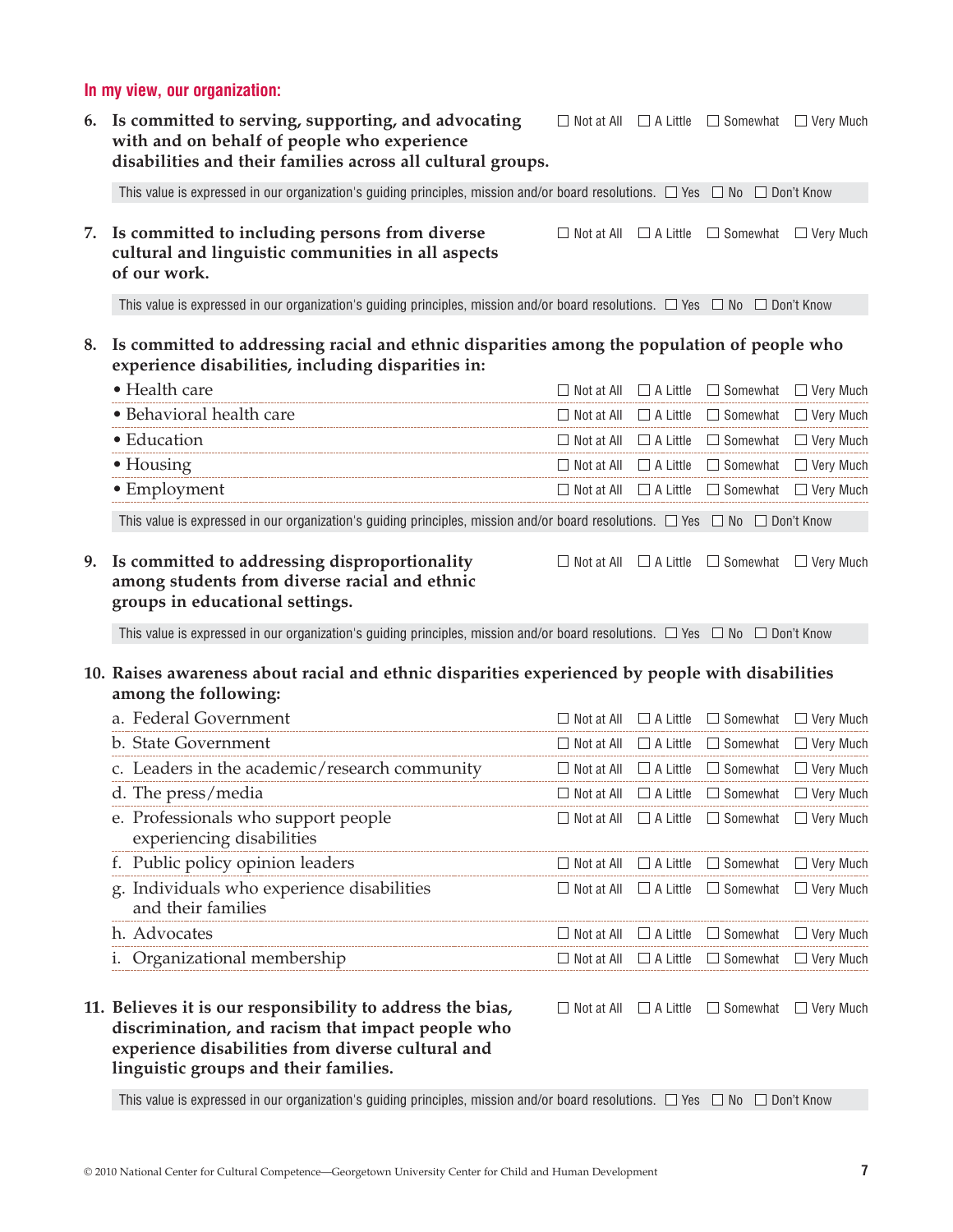## In my view, our organization:

| 12. Ensures that cultural and linguistic competence is<br>fully integrated into all aspects of our work.                                                   |  | $\Box$ Not at All $\Box$ A Little $\Box$ Somewhat $\Box$ Very Much |
|------------------------------------------------------------------------------------------------------------------------------------------------------------|--|--------------------------------------------------------------------|
| This value is expressed in our organization's guiding principles, mission and/or board resolutions. $\Box$ Yes $\Box$ No $\Box$ Don't Know                 |  |                                                                    |
| 13. Has leadership "buy-in" and commitment to<br>cultural and linguistic competence.                                                                       |  | $\Box$ Not at All $\Box$ A Little $\Box$ Somewhat $\Box$ Very Much |
| This value is expressed in our organization's guiding principles, mission and/or board resolutions. $\Box$ Yes $\Box$ No $\Box$ Don't Know                 |  |                                                                    |
| 14. Our organization could benefit from some help<br>with addressing cultural and linguistic competence<br>in our vision, mission, and guiding principles. |  | $\Box$ Not at All $\Box$ A Little $\Box$ Somewhat $\Box$ Very Much |
|                                                                                                                                                            |  |                                                                    |
|                                                                                                                                                            |  |                                                                    |
|                                                                                                                                                            |  |                                                                    |
|                                                                                                                                                            |  |                                                                    |
|                                                                                                                                                            |  |                                                                    |
|                                                                                                                                                            |  |                                                                    |
|                                                                                                                                                            |  |                                                                    |
|                                                                                                                                                            |  |                                                                    |
|                                                                                                                                                            |  |                                                                    |
|                                                                                                                                                            |  |                                                                    |
|                                                                                                                                                            |  |                                                                    |
|                                                                                                                                                            |  |                                                                    |
|                                                                                                                                                            |  |                                                                    |
|                                                                                                                                                            |  |                                                                    |
|                                                                                                                                                            |  |                                                                    |
|                                                                                                                                                            |  |                                                                    |
|                                                                                                                                                            |  |                                                                    |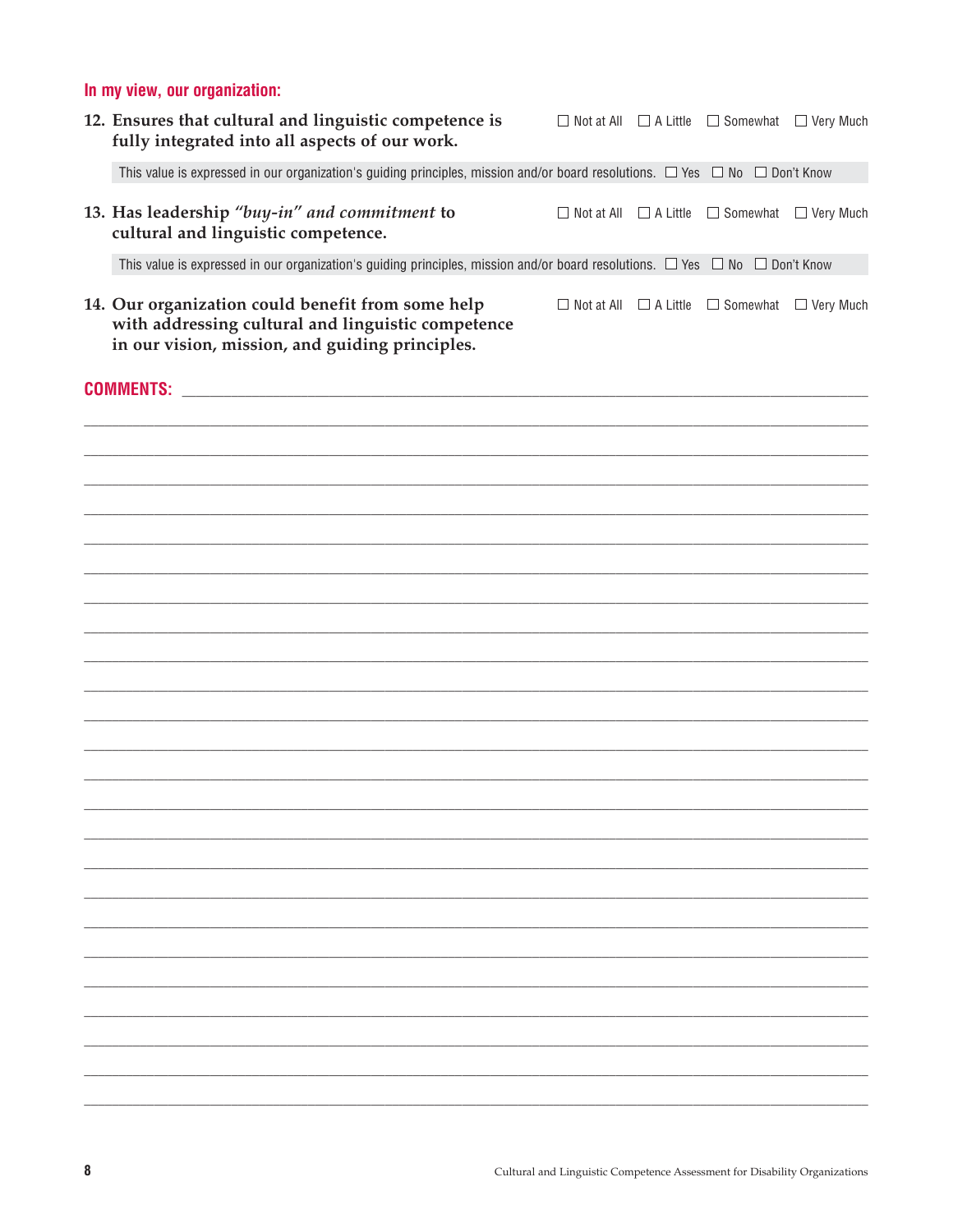## **Who We Are**

This section examines the cultural diversity of staff, board members, and others who do the work of the organization. It also probes training and ongoing professional development needed to support cultural and linguistic competence. The items in this section apply to people with and without disabilities.

#### **Please check only one box per item.**

**1. The cultural diversity of people who reside in the U.S., its territories, and in tribal communities is reflected in our:**

| a. Board Members             |                      |                                                           | $\Box$ Yes $\Box$ No $\Box$ In Progress $\Box$ Don't Know $\Box$ Do Not Have a Board    |
|------------------------------|----------------------|-----------------------------------------------------------|-----------------------------------------------------------------------------------------|
| b. Organizational Leadership |                      | $\Box$ Yes $\Box$ No $\Box$ In Progress $\Box$ Don't Know |                                                                                         |
| c. Staff                     |                      | $\Box$ Yes $\Box$ No $\Box$ In Progress $\Box$ Don't Know |                                                                                         |
| d. Consultants               | $\Box$ Yes $\Box$ No |                                                           | $\Box$ In Progress $\Box$ Don't Know $\Box$ Do Not Use Consultants                      |
| e. Contractors               |                      |                                                           | $\Box$ Yes $\Box$ No $\Box$ In Progress $\Box$ Don't Know $\Box$ Do Not Use Contractors |
| f. Membership                |                      |                                                           | $\Box$ Yes $\Box$ No $\Box$ In Progress $\Box$ Don't Know $\Box$ Do Not Have Members    |
| g. Faculty                   |                      |                                                           | $\Box$ Yes $\Box$ No $\Box$ In Progress $\Box$ Don't Know $\Box$ Do Not Have Faculty    |
| h. Interns & Fellows         | $\Box$ Yes $\Box$ No |                                                           | $\Box$ In Progress $\Box$ Don't Know $\Box$ Do Not Have Interns or Fellows              |
| <i>i.</i> Volunteers         | $\Box$ Yes $\Box$ No |                                                           | $\Box$ In Progress $\Box$ Don't Know $\Box$ Do Not Have Volunteers                      |

#### **2. Our organization** *requires and provides* **orientation about our philosophy, policies, and practices related to cultural and linguistic competence for all:**

| a. Board Members             |            |                                                           | $\Box$ Yes $\Box$ No $\Box$ In Progress $\Box$ Don't Know $\Box$ Do Not Have a Board            |
|------------------------------|------------|-----------------------------------------------------------|-------------------------------------------------------------------------------------------------|
| b. Organizational Leadership |            | $\Box$ Yes $\Box$ No $\Box$ In Progress $\Box$ Don't Know |                                                                                                 |
| c. Staff                     |            | $\Box$ Yes $\Box$ No $\Box$ In Progress $\Box$ Don't Know |                                                                                                 |
| d. Consultants               |            |                                                           | $\Box$ Yes $\Box$ No $\Box$ In Progress $\Box$ Don't Know $\Box$ Do Not Use Consultants         |
| e. Contractors               | $\Box$ Yes |                                                           | $\Box$ No $\Box$ In Progress $\Box$ Don't Know $\Box$ Do Not Use Contractors                    |
| f. Faculty                   |            |                                                           | $\Box$ Yes $\Box$ No $\Box$ In Progress $\Box$ Don't Know $\Box$ Do Not Have Faculty            |
| g. Interns & Fellows         |            |                                                           | $\Box$ Yes $\Box$ No $\Box$ In Progress $\Box$ Don't Know $\Box$ Do Not Have Interns or Fellows |
| h. Volunteers                | $\Box$ Yes |                                                           | $\Box$ No $\Box$ In Progress $\Box$ Don't Know $\Box$ Do Not Have Volunteers                    |

#### **3. Our organization** *requires and provides* **regular in-service and/or training opportunities in cultural and linguistic competence for:**

| a. Board Members             |              |                                                           | $\Box$ Yes $\Box$ No $\Box$ In Progress $\Box$ Don't Know $\Box$ Do Not Have a Board            |
|------------------------------|--------------|-----------------------------------------------------------|-------------------------------------------------------------------------------------------------|
| b. Organizational Leadership |              | $\Box$ Yes $\Box$ No $\Box$ In Progress $\Box$ Don't Know |                                                                                                 |
| c. Staff                     |              | $\Box$ Yes $\Box$ No $\Box$ In Progress $\Box$ Don't Know |                                                                                                 |
| d. Consultants               |              |                                                           | $\Box$ Yes $\Box$ No $\Box$ In Progress $\Box$ Don't Know $\Box$ Do Not Use Consultants         |
| e. Contractors               |              |                                                           | $\Box$ Yes $\Box$ No $\Box$ In Progress $\Box$ Don't Know $\Box$ Do Not Use Contractors         |
| f. Faculty                   |              |                                                           | $\Box$ Yes $\Box$ No $\Box$ In Progress $\Box$ Don't Know $\Box$ Do Not Have Faculty            |
| g. Interns & Fellows         |              |                                                           | $\Box$ Yes $\Box$ No $\Box$ In Progress $\Box$ Don't Know $\Box$ Do Not Have Interns or Fellows |
| h. Volunteers                | $\sqcup$ Yes |                                                           | $\Box$ No $\Box$ In Progress $\Box$ Don't Know $\Box$ Do Not Have Volunteers                    |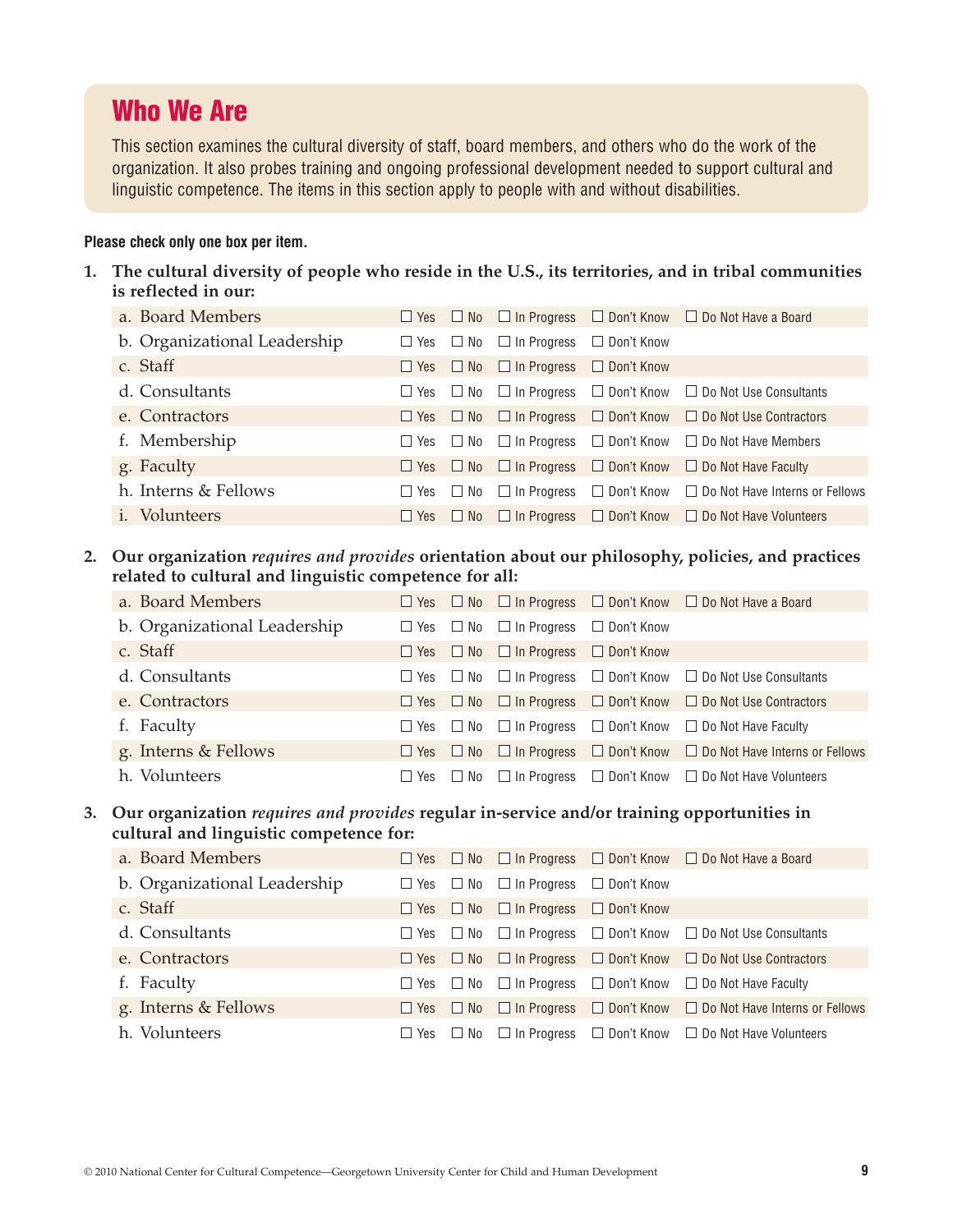#### **Who We Are Continued**

| 4. Our organization provides mentoring, coaching, and/or other supports to apply cultural and |
|-----------------------------------------------------------------------------------------------|
| linguistic competence to the work of:                                                         |

| a. Board Members                                                                                                 |  |                      |                                                           |  | $\Box$ Yes $\Box$ No $\Box$ In Progress $\Box$ Don't Know $\Box$ Do Not Have a Board    |  |  |  |  |  |
|------------------------------------------------------------------------------------------------------------------|--|----------------------|-----------------------------------------------------------|--|-----------------------------------------------------------------------------------------|--|--|--|--|--|
| b. Organizational Leadership                                                                                     |  |                      | $\Box$ Yes $\Box$ No $\Box$ In Progress $\Box$ Don't Know |  |                                                                                         |  |  |  |  |  |
| c. Staff                                                                                                         |  |                      | $\Box$ Yes $\Box$ No $\Box$ In Progress $\Box$ Don't Know |  |                                                                                         |  |  |  |  |  |
| d. Consultants                                                                                                   |  |                      |                                                           |  | $\Box$ Yes $\Box$ No $\Box$ In Progress $\Box$ Don't Know $\Box$ Do Not Use Consultants |  |  |  |  |  |
| e. Contractors                                                                                                   |  |                      |                                                           |  | $\Box$ Yes $\Box$ No $\Box$ In Progress $\Box$ Don't Know $\Box$ Do Not Use Contractors |  |  |  |  |  |
| f. Faculty                                                                                                       |  |                      |                                                           |  | $\Box$ Yes $\Box$ No $\Box$ In Progress $\Box$ Don't Know $\Box$ Do Not Have Faculty    |  |  |  |  |  |
| g. Interns & Fellows                                                                                             |  | $\Box$ Yes $\Box$ No |                                                           |  | $\Box$ In Progress $\Box$ Don't Know $\Box$ Do Not Have Interns or Fellows              |  |  |  |  |  |
| h. Volunteers                                                                                                    |  |                      |                                                           |  | $\Box$ Yes $\Box$ No $\Box$ In Progress $\Box$ Don't Know $\Box$ Do Not Have Volunteers |  |  |  |  |  |
| . A constant of the following formula decreed at 21.911 and and an included and different attack and an analysis |  |                      |                                                           |  |                                                                                         |  |  |  |  |  |

#### **5. Our organization includes knowledge and skills related to cultural and linguistic competence in position descriptions or qualifications for:**

| a. Board Members             |              |                                                           | $\Box$ Yes $\Box$ No $\Box$ In Progress $\Box$ Don't Know $\Box$ Do Not Have a Board            |
|------------------------------|--------------|-----------------------------------------------------------|-------------------------------------------------------------------------------------------------|
| b. Organizational Leadership |              | $\Box$ Yes $\Box$ No $\Box$ In Progress $\Box$ Don't Know |                                                                                                 |
| c. Staff                     |              | $\Box$ Yes $\Box$ No $\Box$ In Progress $\Box$ Don't Know |                                                                                                 |
| d. Consultants               |              |                                                           | $\Box$ Yes $\Box$ No $\Box$ In Progress $\Box$ Don't Know $\Box$ Do Not Use Consultants         |
| e. Contractors               |              |                                                           | $\Box$ Yes $\Box$ No $\Box$ In Progress $\Box$ Don't Know $\Box$ Do Not Use Contractors         |
| f. Faculty                   |              |                                                           | $\Box$ Yes $\Box$ No $\Box$ In Progress $\Box$ Don't Know $\Box$ Do Not Have Faculty            |
| g. Interns & Fellows         |              |                                                           | $\Box$ Yes $\Box$ No $\Box$ In Progress $\Box$ Don't Know $\Box$ Do Not Have Interns or Fellows |
| h. Volunteers                | $\sqcup$ Yes |                                                           | $\Box$ No $\Box$ In Progress $\Box$ Don't Know $\Box$ Do Not Have Volunteers                    |

 $\Box$  $\Box$ \_\_\_\_\_\_\_\_\_\_\_\_\_\_\_\_\_\_\_\_\_\_\_\_\_\_\_\_\_\_\_\_\_\_\_\_\_\_\_\_\_\_\_\_\_\_\_\_\_\_\_\_\_\_\_\_\_\_\_\_\_\_\_\_\_\_\_\_\_\_\_\_\_\_\_\_\_\_\_\_\_\_\_\_\_\_\_\_\_\_\_\_\_\_\_\_\_\_\_\_\_\_\_\_\_\_\_\_\_\_\_\_  $\Box$  $\Box$  $\Box$  $\Box$  $\Box$  $\Box$ 

#### **6. Our organization includes knowledge and skills**  $\Box$  Yes  $\Box$  No  $\Box$  In Progress  $\Box$  Don't Know **related to cultural and linguistic competence in performance evaluations.**

**7. Our organization has an advisory board or council**  $\Box$  Yes  $\Box$  No  $\Box$  In Progress  $\Box$  Don't Know **that includes people who experience disabilities and their families from culturally and linguistically diverse groups.**

#### **COMMENTS:** \_\_\_\_\_\_\_\_\_\_\_\_\_\_\_\_\_\_\_\_\_\_\_\_\_\_\_\_\_\_\_\_\_\_\_\_\_\_\_\_\_\_\_\_\_\_\_\_\_\_\_\_\_\_\_\_\_\_\_\_\_\_\_\_\_\_\_\_\_\_\_\_\_\_\_\_\_\_\_\_\_\_\_\_\_\_\_\_\_\_\_\_\_\_\_\_\_\_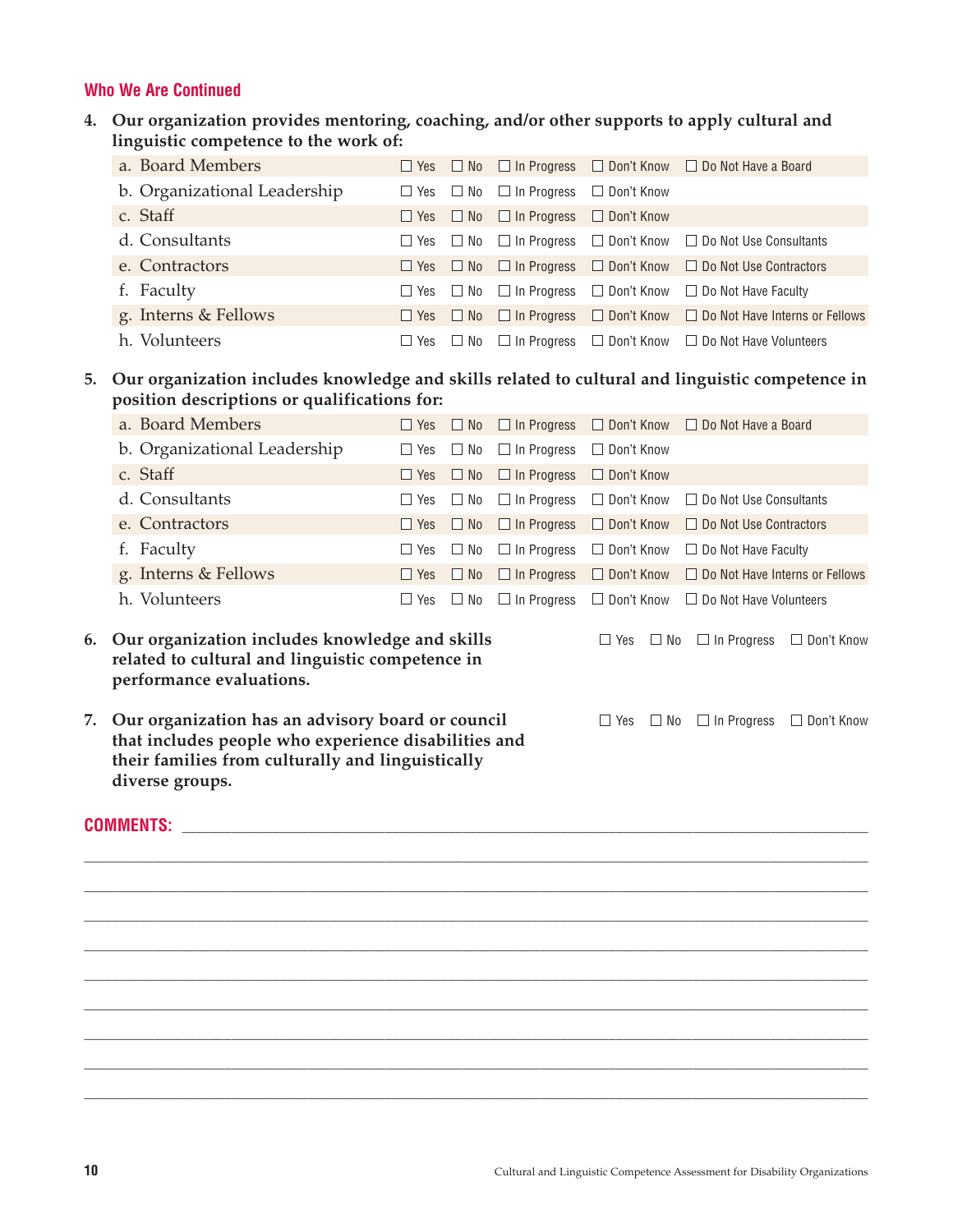## **What We Do**

This section examines how cultural and linguistic competence applies to the core functions of your organization, including: 1) Conferences, Education, and Training; 2) Public Policy, Legislation and Advocacy; 3) Community Engagement, Partnership, and Collaboration; 4) Publications and Information Dissemination; 5) Fundraising and Grant Writing; 6) Supporting a Research Agenda; and 7) Direct Services and Supports.

#### **Please check only one box per item.**

## **PART 1: CONFERENCES, EDUCATION, AND TRAINING When planning conferences, meetings, or education/training activities, our organization:**

**1. Facilitates the participation of people with disabilities from diverse cultural and linguistic backgrounds by:**

| a. Waiving registration fees                                                                                   | $\Box$ Never |               | $\Box$ Seldom $\Box$ Sometimes $\Box$ Routinely $\Box$ Don't Know |                  |              |
|----------------------------------------------------------------------------------------------------------------|--------------|---------------|-------------------------------------------------------------------|------------------|--------------|
| b. Providing travel stipends                                                                                   | $\Box$ Never | $\Box$ Seldom | $\Box$ Sometimes                                                  | $\Box$ Routinely | □ Don't Know |
| c. Providing funding for family<br>supports (e.g., respite care)                                               | $\Box$ Never |               | $\Box$ Seldom $\Box$ Sometimes $\Box$ Routinely                   |                  | □ Don't Know |
| d. Arranging for a family member or direct<br>support professional to attend                                   | $\Box$ Never |               | $\Box$ Seldom $\Box$ Sometimes                                    | $\Box$ Routinely | □ Don't Know |
| e. Providing language assistance<br>(e.g., foreign language interpretation,<br>document/materials translation) | $\Box$ Never |               | $\Box$ Seldom $\Box$ Sometimes $\Box$ Routinely $\Box$ Don't Know |                  |              |

#### **2. Incorporates culturally and linguistically competent practices by:**

| a. Issuing calls for abstracts/proposals that<br>include issues of concern to people who<br>experience disabilities from culturally and<br>linguistically diverse groups. | $\Box$ Never |               | $\Box$ Seldom $\Box$ Sometimes | $\Box$ Routinely | $\Box$ Don't Know |
|---------------------------------------------------------------------------------------------------------------------------------------------------------------------------|--------------|---------------|--------------------------------|------------------|-------------------|
| b. Including review criteria for<br>abstracts/proposals to address cultural<br>and linguistic diversity.                                                                  | $\Box$ Never |               | $\Box$ Seldom $\Box$ Sometimes | $\Box$ Routinely | $\Box$ Don't Know |
| c. Providing speakers/presenters with<br>guidelines to address culture, language,<br>and racial and ethnic diversity when<br>relevant to their topic area.                | $\Box$ Never | $\Box$ Seldom | $\Box$ Sometimes               | $\Box$ Routinely | $\Box$ Don't Know |

#### **3. Incorporates culturally and linguistically competent practices by:**

|                                                 | a. Providing speakers/presenters with                                                                           |  |  | $\Box$ Never $\Box$ Seldom $\Box$ Sometimes $\Box$ Routinely $\Box$ Don't Know |  |  |
|-------------------------------------------------|-----------------------------------------------------------------------------------------------------------------|--|--|--------------------------------------------------------------------------------|--|--|
|                                                 | guidance on how to prepare and address                                                                          |  |  |                                                                                |  |  |
| the needs of diverse audiences (e.g., literacy, |                                                                                                                 |  |  |                                                                                |  |  |
|                                                 | materials accessibility, foreign language                                                                       |  |  |                                                                                |  |  |
|                                                 | interpretation services).                                                                                       |  |  |                                                                                |  |  |
|                                                 | b. Including evaluation criteria that assess<br>the relevance of content for diverse<br>groups and communities. |  |  | $\Box$ Never $\Box$ Seldom $\Box$ Sometimes $\Box$ Routinely $\Box$ Don't Know |  |  |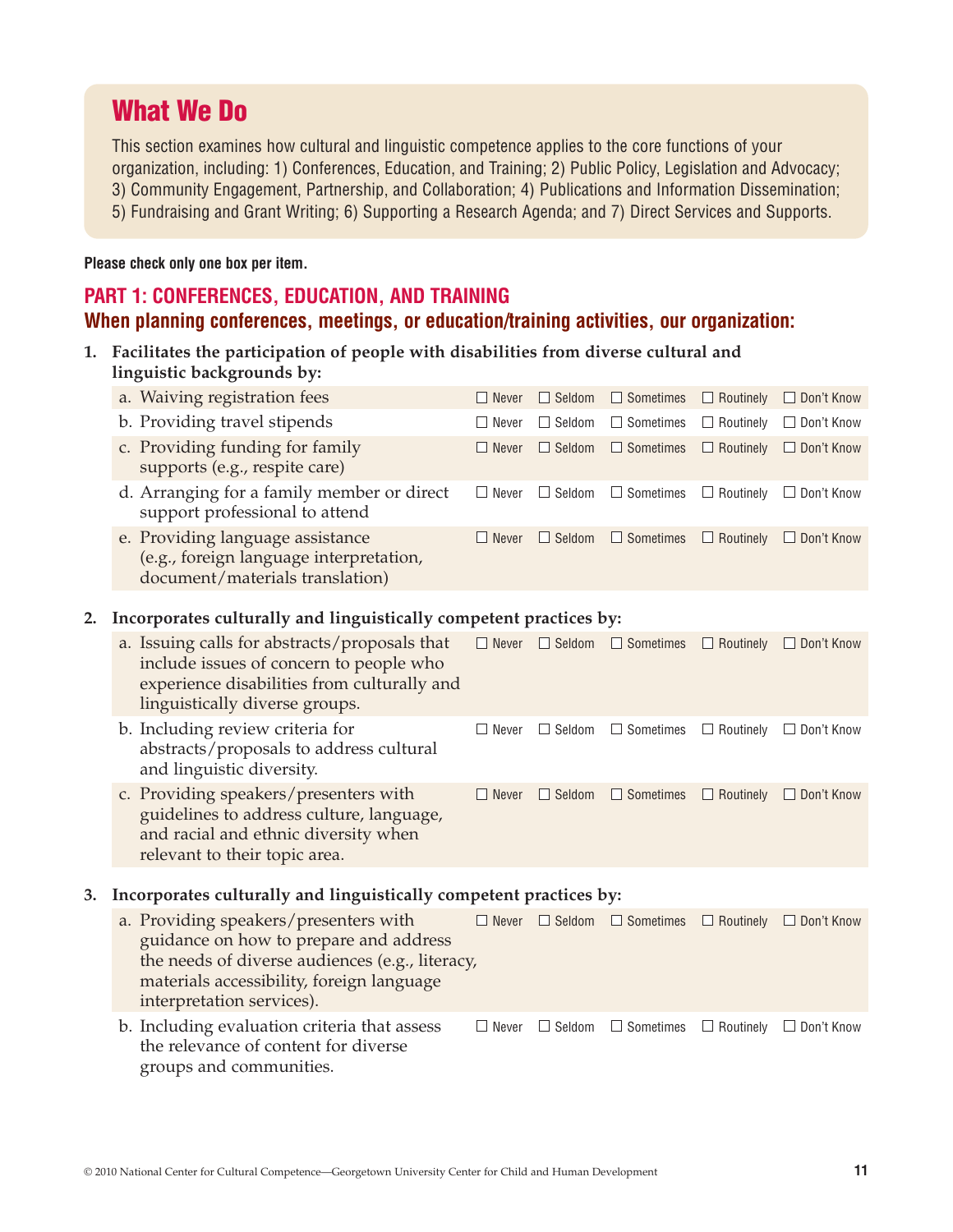#### **Part 1: Conferences, Education, and Training Continued**

**4. Takes culture and language into account**  $\Box$  Never  $\Box$  Seldom  $\Box$  Sometimes  $\Box$  Routinely  $\Box$  Don't Know **when pairing people who experience disabilities with their peers for any training activities designed for them.**

## **PART 2: PUBLIC POLICY, LEGISLATION AND ADVOCACY Our organization:**

- **1. Analyzes current legislation/regulations to determine the extent to which they address:**
	- a. The needs and interests of people who  $\Box$  Never  $\Box$  Seldom  $\Box$  Sometimes  $\Box$  Routinely  $\Box$  Don't Know experience disabilities from diverse racial, ethnic, and linguistic groups.
	- b. Racial and ethnic disparities among  $\square$  Never  $\square$  Seldom  $\square$  Sometimes  $\square$  Routinely  $\square$  Don't Know people who experience disabilities.

#### **2. Advocates for changing existing or creating new legislation/regulations that address:**

|    | a. The needs and interests of people who<br>experience disabilities from diverse racial,<br>ethnic, and linguistic groups.                                    | Never        | $\Box$ Seldom | $\Box$ Sometimes | $\Box$ Routinely | $\Box$ Don't Know |  |  |  |
|----|---------------------------------------------------------------------------------------------------------------------------------------------------------------|--------------|---------------|------------------|------------------|-------------------|--|--|--|
|    | b. Racial and ethnic disparities among<br>people who experience disabilities.                                                                                 | П<br>Never   | $\Box$ Seldom | $\Box$ Sometimes | $\Box$ Routinely | $\Box$ Don't Know |  |  |  |
| 3. | Provides information on legislation and<br>public policies that affects people who<br>experience disabilities from diverse<br>cultural and linguistic groups. | $\Box$ Never | $\Box$ Seldom | $\Box$ Sometimes | $\Box$ Routinely | $\Box$ Don't Know |  |  |  |
| 4. | Advocates with and on behalf of people<br>who experience disabilities from diverse<br>racial and linguistic groups.                                           | $\Box$ Never | $\Box$ Seldom | $\Box$ Sometimes | $\Box$ Routinely | $\Box$ Don't Know |  |  |  |
| 5. | Advocates for public policy that requires systems of services and supports that are:                                                                          |              |               |                  |                  |                   |  |  |  |
|    | a. Culturally competent                                                                                                                                       | $\Box$ Never | $\Box$ Seldom | $\Box$ Sometimes | $\Box$ Routinely | □ Don't Know      |  |  |  |
|    | b. Linguistically competent                                                                                                                                   | Never        | $\Box$ Seldom | $\Box$ Sometimes | $\Box$ Routinely | $\Box$ Don't Know |  |  |  |
| 6. | Advocates for the elimination of disparities for people who experience disabilities based on:                                                                 |              |               |                  |                  |                   |  |  |  |
|    | a. Race and Ethnicity                                                                                                                                         | $\Box$ Never | $\Box$ Seldom | $\Box$ Sometimes | $\Box$ Routinely | $\Box$ Don't Know |  |  |  |
|    | b. Language(s) Spoken or Used                                                                                                                                 | Never        | $\Box$ Seldom | $\Box$ Sometimes | $\Box$ Routinely | $\Box$ Don't Know |  |  |  |
|    | c. Geography                                                                                                                                                  | $\Box$ Never | $\Box$ Seldom | $\Box$ Sometimes | $\Box$ Routinely | $\Box$ Don't Know |  |  |  |
|    | d. Gender                                                                                                                                                     | Never        | $\Box$ Seldom | $\Box$ Sometimes | $\Box$ Routinely | $\Box$ Don't Know |  |  |  |
|    | e. Sexual orientation, gender identity<br>or expression                                                                                                       | Never        | $\Box$ Seldom | $\Box$ Sometimes | $\Box$ Routinely | $\Box$ Don't Know |  |  |  |

f. Religious or spiritual affiliation  $\square$  Never  $\square$  Seldom  $\square$  Sometimes  $\square$  Routinely  $\square$  Don't Know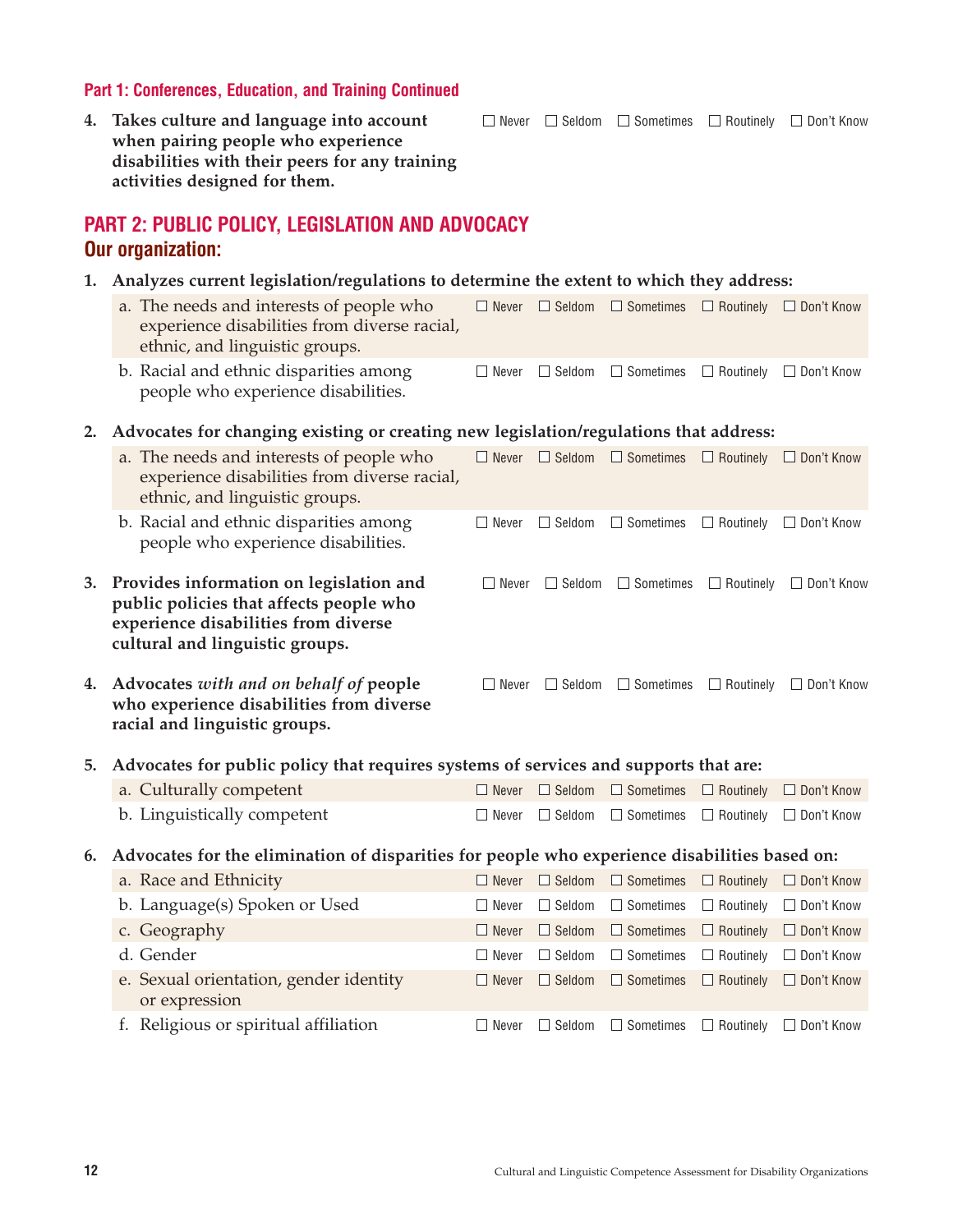## **PART 3: COMMUNITY ENGAGEMENT, PARTNERSHIPS AND COLLABORATION Our organization:**

| 1. | Implements policies and practices to:                                                                                                                                                                                                                   |              |                            |                                |                  |                                    |
|----|---------------------------------------------------------------------------------------------------------------------------------------------------------------------------------------------------------------------------------------------------------|--------------|----------------------------|--------------------------------|------------------|------------------------------------|
|    | a. Learn about culturally and linguistically<br>diverse communities (e.g., traditions,<br>practices, languages, strengths)                                                                                                                              | $\Box$ Never | $\Box$ Seldom              | $\Box$ Sometimes               |                  | $\Box$ Routinely $\Box$ Don't Know |
|    | b. Enter communities respectfully                                                                                                                                                                                                                       | $\Box$ Never | $\Box$ Seldom              | $\Box$ Sometimes               |                  | $\Box$ Routinely $\Box$ Don't Know |
|    | c. Establish partnerships with culturally<br>and linguistically diverse communities<br>in order to achieve programmatic goals.                                                                                                                          | $\Box$ Never | $\Box$ Seldom              | $\Box$ Sometimes               | $\Box$ Routinely | $\Box$ Don't Know                  |
|    | d. Develop and maintain relationships with<br>leaders (formal and informal) in culturally<br>and linguistically diverse communities.                                                                                                                    | $\Box$ Never | $\Box$ Seldom              | $\Box$ Sometimes               | $\Box$ Routinely | □ Don't Know                       |
|    | e. Ensure reciprocal transfer of knowledge<br>and skills among all collaborators<br>and partners.                                                                                                                                                       | $\Box$ Never | $\Box$ Seldom              | $\Box$ Sometimes               | $\Box$ Routinely | $\Box$ Don't Know                  |
|    | f. Keep track of demographic changes<br>among diverse population groups.                                                                                                                                                                                | $\Box$ Never | $\Box$ Seldom              | $\Box$ Sometimes               | $\Box$ Routinely | $\Box$ Don't Know                  |
| 2. | Works with informal or professional<br>contacts that have knowledge of cultural<br>beliefs and practices related to disability<br>(e.g., cultural brokers, spiritual leaders,<br>ethnic advocacy or social organizations,<br>community-based agencies). | $\Box$ Never | $\Box$ Seldom              | $\Box$ Sometimes               | $\Box$ Routinely | $\Box$ Don't Know                  |
| 3. | Is responsive to the social, political and<br>economic contexts of diverse communities.                                                                                                                                                                 | $\Box$ Never |                            | $\Box$ Seldom $\Box$ Sometimes | $\Box$ Routinely | $\Box$ Don't Know                  |
| 4. | Periodically reviews current and emergent demographic trends to:                                                                                                                                                                                        |              |                            |                                |                  |                                    |
|    | a. Determine whether community partners<br>are representative of the diverse<br>populations in the geographic or<br>service area.                                                                                                                       |              | $\Box$ Never $\Box$ Seldom | $\Box$ Sometimes               | $\Box$ Routinely | $\Box$ Don't Know                  |
|    | b. Identify new collaborators and potential<br>opportunities for community engagement.                                                                                                                                                                  | $\Box$ Never | $\Box$ Seldom              | $\Box$ Sometimes               | $\Box$ Routinely | $\Box$ Don't Know                  |
|    | 5. Identifies and responds to the effects of<br>immigration status on participation in<br>advocacy, services, and supports.                                                                                                                             | $\Box$ Never | $\Box$ Seldom              | $\Box$ Sometimes               | $\Box$ Routinely | $\Box$ Don't Know                  |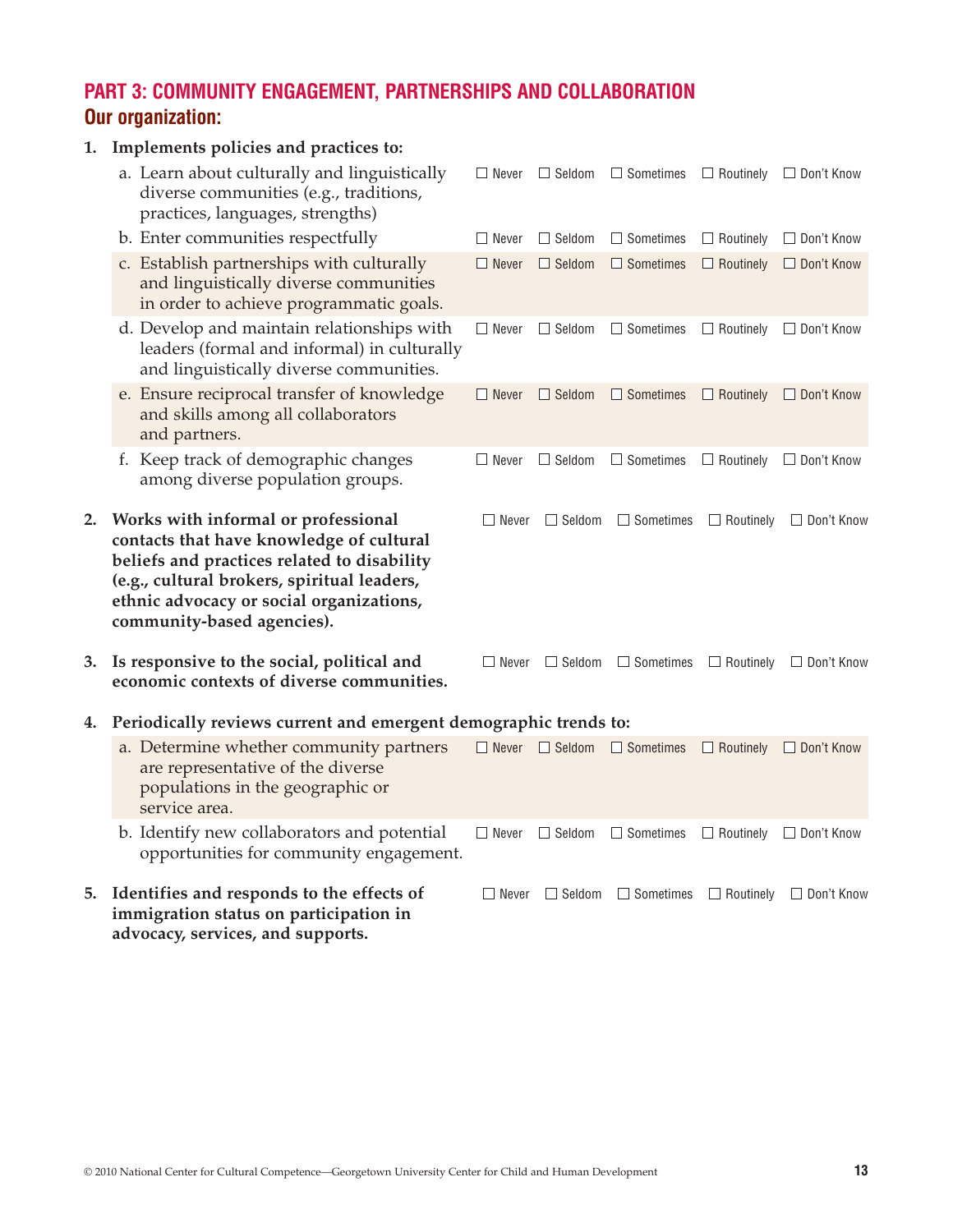## **PART 4: PUBLICATIONS AND INFORMATION DISSEMINATION Our organization:**

**strategies to the cultural preferences and needs of diverse communities.**

**1. Adapts information dissemination**  $\square$  Never  $\square$  Seldom  $\square$  Sometimes  $\square$  Routinely  $\square$  Don't Know

#### **2. Develops and disseminates information/publications about people who experience disabilities that:**

- a. Focus on specific racial, ethnic,  $\square$  Never  $\square$  Seldom  $\square$  Sometimes  $\square$  Routinely  $\square$  Don't Know or cultural communities.
- b. Provide evidence-based and promising  $\square$  Never  $\square$  Seldom  $\square$  Sometimes  $\square$  Routinely  $\square$  Don't Know practices for culturally diverse populations.
- c. Enable members of culturally diverse  $\square$  Never  $\square$  Seldom  $\square$  Sometimes  $\square$  Routinely  $\square$  Don't Know populations to access and/or advocate for quality services and supports.

#### **3. Ensures that photographs and graphics featured in publications, resources, and websites:**

- a. Accurately portray images of racially  $\square$  Never  $\square$  Seldom  $\square$  Sometimes  $\square$  Routinely  $\square$  Don't Know and ethnically diverse groups. b. Are representative of the cultural diversity  $\Box$  Never  $\Box$  Seldom  $\Box$  Sometimes  $\Box$  Routinely  $\Box$  Don't Know
- among people who reside in the U.S., its territories, and in tribal communities.

#### **4. Disseminates information in languages other than English in its:**

|             | a. Publications/Periodicals                                                                                                               | $\Box$ Never | $\Box$ Seldom       | $\Box$ Sometimes $\Box$ Routinely |                  | $\Box$ Don't Know |
|-------------|-------------------------------------------------------------------------------------------------------------------------------------------|--------------|---------------------|-----------------------------------|------------------|-------------------|
| $h_{\cdot}$ | Website                                                                                                                                   | Never        | l Seldom<br>$\perp$ | $\Box$ Sometimes $\Box$ Routinely |                  | □ Don't Know      |
|             | c. Training materials and resources                                                                                                       | Never        | Seldom<br>H         | $\Box$ Sometimes                  | $\Box$ Routinely | $\Box$ Don't Know |
|             | d. Multimedia Resources (e.g., DVDs, CDs,<br>Podcasts, film, PowerPoint®,<br>networking sites)                                            | $\Box$ Never | $\Box$ Seldom       | $\Box$ Sometimes $\Box$ Routinely |                  | $\Box$ Don't Know |
|             | e. Social media/networking sites                                                                                                          | Never        | Seldom<br>H         | $\Box$ Sometimes                  | $\Box$ Routinely | $\Box$ Don't Know |
|             | 5.   Uses ethnic media to disseminate<br>information to diverse communities<br>(e.g., television, periodicals, radio,<br>Internet sites). | ∐ Never      | Seldom              | $\Box$ Sometimes                  | $\Box$ Routinely | Don't Know<br>L   |

**6. Collaborates with ethnic and cultural**  $\square$  Never  $\square$  Seldom  $\square$  Sometimes  $\square$  Routinely  $\square$  Don't Know **advocacy or social organizations to disseminate information to diverse communities.**

### **PART 5: FUNDRAISING AND GRANT WRITING**

**Respond only if your organization engages in the following activities.**

### **Our organization's fundraising activities include:**

1. Collaborating with ethnic- or <br>  $\Box$  Never  $\Box$  Seldom  $\Box$  Sometimes  $\Box$  Routinely  $\Box$  Don't Know **culture-specific groups to address causes and issues that are of concern to the communities they serve.**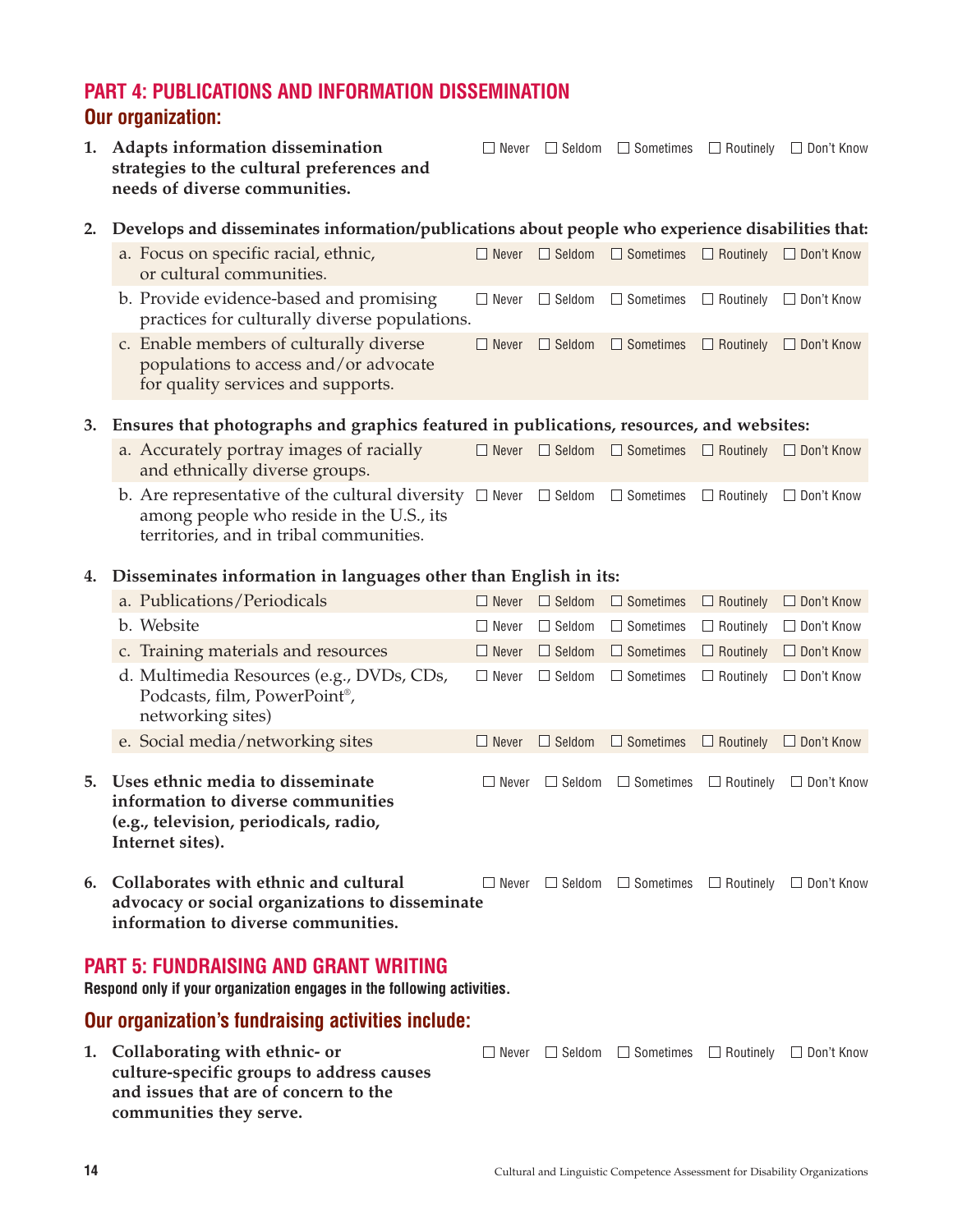#### **Part 5: Fundraising and Grant Writing Continued**

- **2. Featuring personal stories and appeals**  $\square$  Never  $\square$  Seldom  $\square$  Sometimes  $\square$  Routinely  $\square$  Don't Know **from individuals with disabilities from culturally and linguistically diverse groups.**
- **3. Involving nationally recognized scholars,**  $\square$  Never  $\square$  Seldom  $\square$  Sometimes  $\square$  Routinely  $\square$  Don't Know **celebrities, or personalities from culturally diverse groups.**

## **For all grant proposals and applications, our organization:**

- **4. Conducts a comprehensive analysis of**  $\square$  **Never**  $\square$  **Seldom**  $\square$  **Sometimes**  $\square$  **Routinely**  $\square$  **Don't Know current demographic trends in the geographic area served or impacted (e.g., race, ethnicity, languages spoken, socio-economic status, immigrant and refugee status).**
- **5. Includes representatives from culturally diverse groups in interventions that impact them and their communities in:**

| 6. Requires that cultural differences, needs,<br>and preferences among the diverse |  | $\Box$ Never $\Box$ Seldom $\Box$ Sometimes $\Box$ Routinely $\Box$ Don't Know |  |
|------------------------------------------------------------------------------------|--|--------------------------------------------------------------------------------|--|
| c. Evaluation                                                                      |  | $\Box$ Never $\Box$ Seldom $\Box$ Sometimes $\Box$ Routinely $\Box$ Don't Know |  |
| b. Implementation                                                                  |  | $\Box$ Never $\Box$ Seldom $\Box$ Sometimes $\Box$ Routinely $\Box$ Don't Know |  |
| a. Planning                                                                        |  | $\Box$ Never $\Box$ Seldom $\Box$ Sometimes $\Box$ Routinely $\Box$ Don't Know |  |

- **and preferences among the diverse population of people who experience disabilities are attended to and addressed in the proposal content.**
- **7. Ensures the provision of language access services (i.e., foreign language interpretation, translation, signage) through:**

| • Established procedures                                                                                                                      | $\Box$ Never     |               | □ Seldom □ Sometimes □ Routinely □ Don't Know       |                  |                   |
|-----------------------------------------------------------------------------------------------------------------------------------------------|------------------|---------------|-----------------------------------------------------|------------------|-------------------|
| • Dedicated personnel                                                                                                                         | $\Box$ Never     | $\Box$ Seldom | $\Box$ Sometimes $\Box$ Routinely $\Box$ Don't Know |                  |                   |
| • Budget line items                                                                                                                           | $\Box$ Never     | $\Box$ Seldom | $\Box$ Sometimes $\Box$ Routinely $\Box$ Don't Know |                  |                   |
| 8. Uses community advisory boards<br>when appropriate.                                                                                        | Never<br>$\perp$ |               | $\Box$ Seldom $\Box$ Sometimes $\Box$ Routinely     |                  | $\Box$ Don't Know |
| 9. Collaborates with other organizations<br>that have expertise in serving or advocating<br>for specific racial, ethnic, and cultural groups. | Never<br>$\perp$ | $\Box$ Seldom | $\Box$ Sometimes                                    | $\Box$ Routinely | $\Box$ Don't Know |

**10. Actively pursues grant and contract opportunities to address:**

| • Racial and ethnic disparities among<br>people who experience disabilities and<br>their families. |  | $\Box$ Never $\Box$ Seldom $\Box$ Sometimes $\Box$ Routinely $\Box$ Don't Know |  |
|----------------------------------------------------------------------------------------------------|--|--------------------------------------------------------------------------------|--|
| • Disproportionality among people who<br>experience disabilities.                                  |  | $\Box$ Never $\Box$ Seldom $\Box$ Sometimes $\Box$ Routinely $\Box$ Don't Know |  |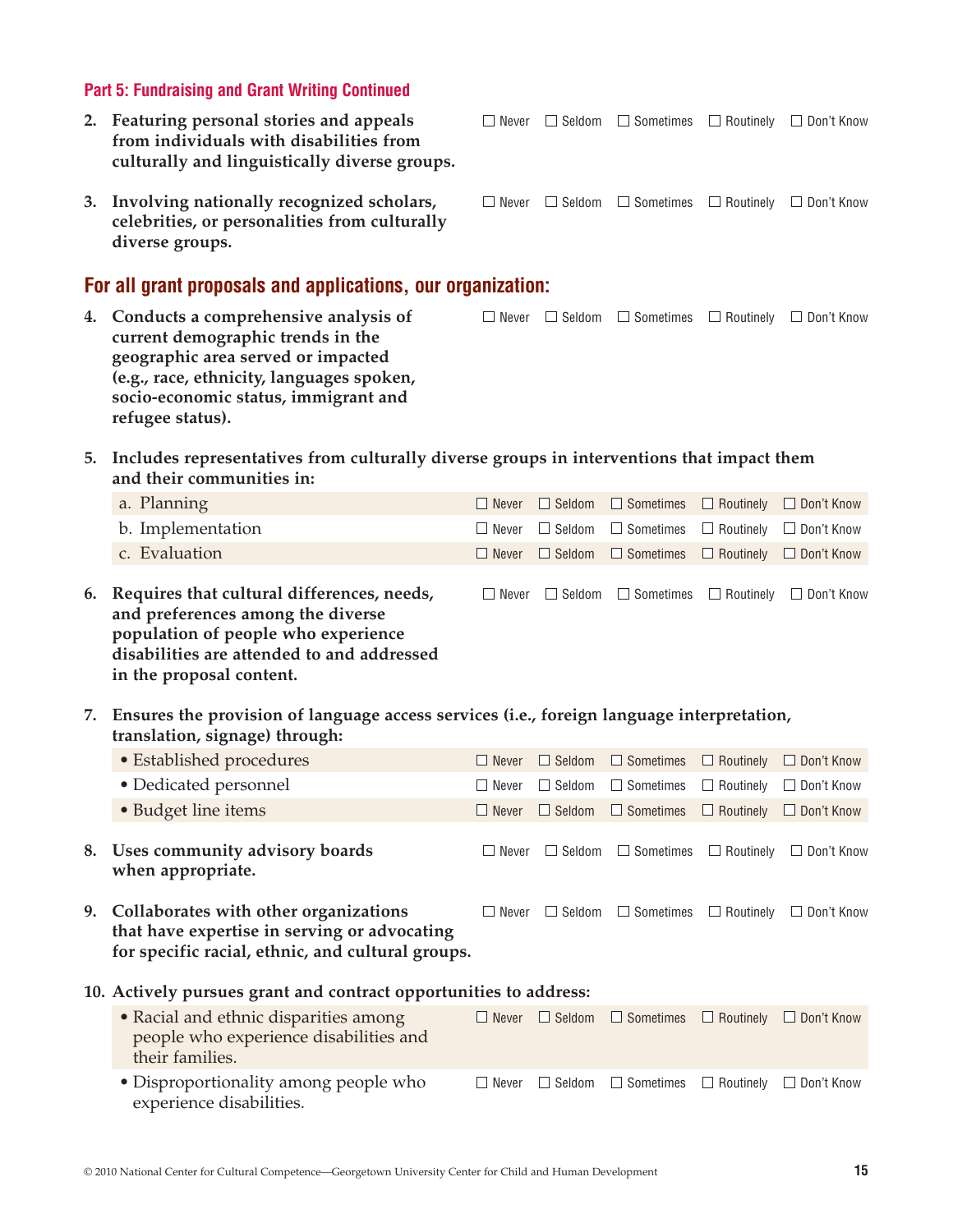## **PART 6: SUPPORTING A RESEARCH AGENDA**

**Respond only if your organization engages in the following activities.**

### **Our organization:**

- **1. Partners with the research community to**  $\square$  Never  $\square$  Seldom  $\square$  Sometimes  $\square$  Routinely  $\square$  Don't Know **add to the body of knowledge about people who experience disabilities from racially and ethnically diverse populations.**
- **2. Supports racially and ethnically diverse people who experience disabilities and their families to:**

| a. Understand the need to participate<br>in research.                                     |         | $\Box$ Never $\Box$ Seldom $\Box$ Sometimes $\Box$ Routinely $\Box$ Don't Know |  |
|-------------------------------------------------------------------------------------------|---------|--------------------------------------------------------------------------------|--|
| b. Identify and participate in studies that<br>are of interest to and beneficial to them. |         | $\Box$ Never $\Box$ Seldom $\Box$ Sometimes $\Box$ Routinely $\Box$ Don't Know |  |
| c. Serve on Institutional Review Boards.                                                  |         | $\Box$ Never $\Box$ Seldom $\Box$ Sometimes $\Box$ Routinely $\Box$ Don't Know |  |
| d. Partner in the conduct of research.                                                    | l Never | $\Box$ Seldom $\Box$ Sometimes $\Box$ Routinely $\Box$ Don't Know              |  |
| e. Partner in the dissemination of research.                                              |         | □ Never □ Seldom □ Sometimes □ Routinely □ Don't Know                          |  |

- **3. Assists racially and ethnically diverse individuals who experience disabilities and their families to improve their quality of life by:**
	- a. Accessing most current and  $\square$  Never  $\square$  Seldom  $\square$  Sometimes  $\square$  Routinely  $\square$  Don't Know relevant research. b. Identifying and/or translating research  $\square$  Never  $\square$  Seldom  $\square$  Sometimes  $\square$  Routinely  $\square$  Don't Know findings that are meaningful to them and their communities. c. Using research findings in an effective  $\square$  Never  $\square$  Seldom  $\square$  Sometimes  $\square$  Routinely  $\square$  Don't Know
	- manner in routine activities of daily life.

#### **4. Advocates for or participates in research that focuses on:**

- a. Racial and ethnic disparities among people  $\Box$  Never  $\Box$  Seldom  $\Box$  Sometimes  $\Box$  Routinely  $\Box$  Don't Know who experience disabilities.
- b. Disproportionality among racial and  $\square$  Never  $\square$  Seldom  $\square$  Sometimes  $\square$  Routinely  $\square$  Don't Know ethnic groups in educational settings.
- **5. Is aware of the need to address the unique issues associated with conducting research in culturally diverse communities, including:**

| a. Historical experiences of racism, bias,<br>and exploitation among racial and<br>ethnic groups.                                                                                      |  | $\Box$ Never $\Box$ Seldom $\Box$ Sometimes $\Box$ Routinely $\Box$ Don't Know |  |
|----------------------------------------------------------------------------------------------------------------------------------------------------------------------------------------|--|--------------------------------------------------------------------------------|--|
| b. Lack of trust of researchers and<br>research institutions.                                                                                                                          |  | $\Box$ Never $\Box$ Seldom $\Box$ Sometimes $\Box$ Routinely $\Box$ Don't Know |  |
| c. Belief that research outcomes depict racial $\Box$ Never $\Box$ Seldom $\Box$ Sometimes $\Box$ Routinely $\Box$ Don't Know<br>or ethnic groups/communities in a<br>negative manner. |  |                                                                                |  |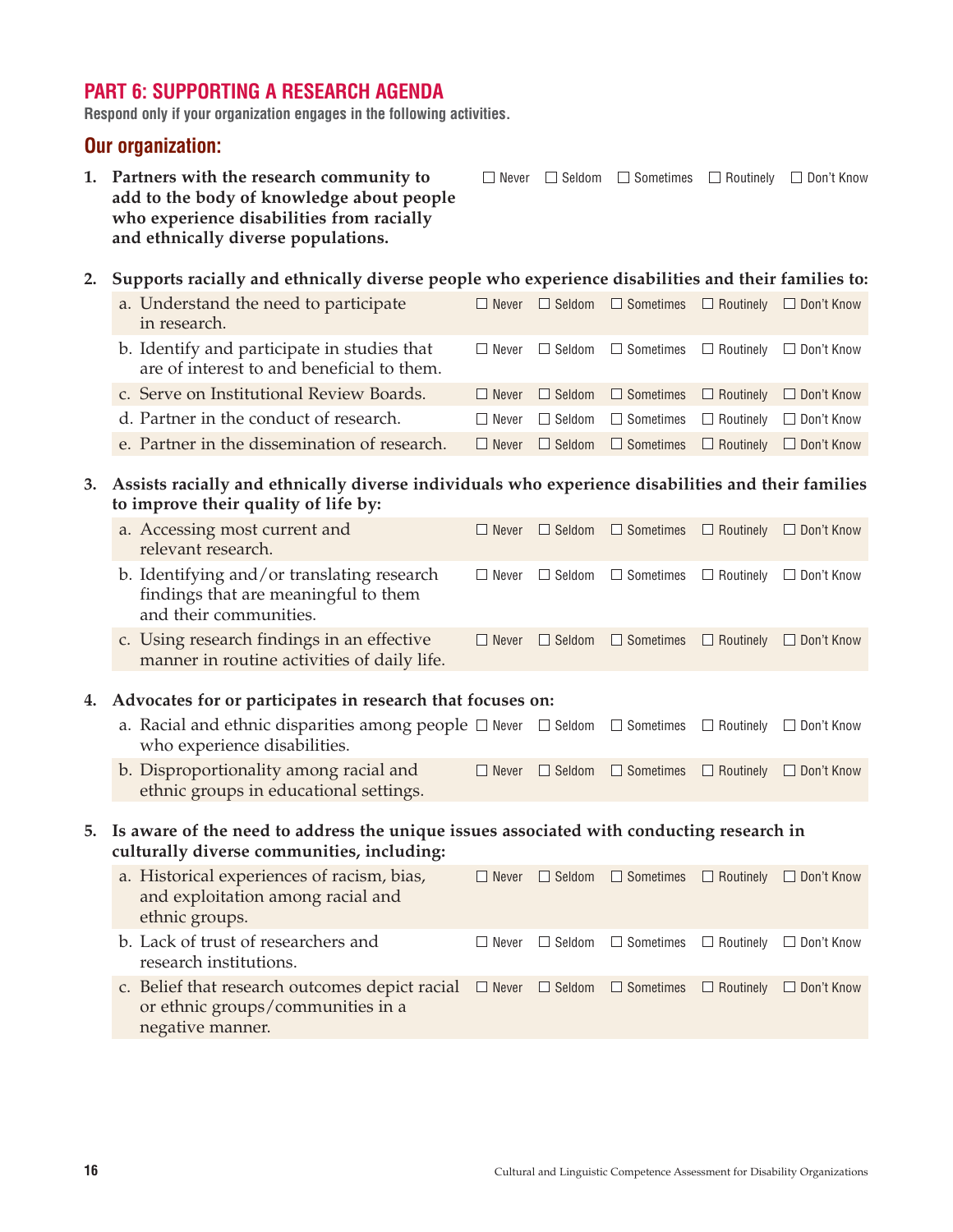## **Part 6: Supporting a Research Agenda Continued**

|  | d. Belief that research outcomes have had<br>little impact on improving services and<br>supports within racially and ethnically<br>diverse communities.                           | $\square$ Never | $\Box$ Seldom $\Box$ Sometimes $\Box$ Routinely $\Box$ Don't Know |  |
|--|-----------------------------------------------------------------------------------------------------------------------------------------------------------------------------------|-----------------|-------------------------------------------------------------------|--|
|  | e. Belief that many research projects rarely<br>provide reciprocity for participating<br>communities (e.g., employment, transfer<br>of knowledge and skills, joint publications). | $\Box$ Never    | $\Box$ Seldom $\Box$ Sometimes $\Box$ Routinely $\Box$ Don't Know |  |
|  | <b>PART 7: DIRECT SERVICES AND SUPPORTS</b><br>Respond only if your organization provides direct services and supports.<br><b>Our organization:</b>                               |                 |                                                                   |  |

|    | 1. Develops or adapts services and supports<br>to address the needs and preferences of<br>culturally and linguistically<br>diverse communities.                                                                  | Never<br>$\mathsf{I}$ |               | $\Box$ Seldom $\Box$ Sometimes | $\Box$ Routinely | $\Box$ Don't Know |
|----|------------------------------------------------------------------------------------------------------------------------------------------------------------------------------------------------------------------|-----------------------|---------------|--------------------------------|------------------|-------------------|
|    | 2. Provides services and supports in locations<br>and at times that are accessible to<br>communities served.                                                                                                     | Never<br>$\perp$      | $\Box$ Seldom | $\Box$ Sometimes               | $\Box$ Routinely | $\Box$ Don't Know |
|    | 3. Is knowledgeable of and works in<br>conjunction with natural networks of<br>support within diverse communities.                                                                                               | Never<br>$\mathsf{I}$ |               | $\Box$ Seldom $\Box$ Sometimes | $\Box$ Routinely | $\Box$ Don't Know |
| 4. | Ensures that services and supports comply<br>with all relevant Federal, state, and local<br>mandates governing language access<br>(e.g., foreign language interpretation,<br>translation services, and signage). | Never<br>$\perp$      | $\Box$ Seldom | $\Box$ Sometimes               | $\Box$ Routinely | $\Box$ Don't Know |

**5. Involves people who experience disabilities from diverse cultural and linguistic groups and their families in the:**

| a. Design of services and supports                                                                                        |  | $\Box$ Never $\Box$ Seldom $\Box$ Sometimes $\Box$ Routinely $\Box$ Don't Know |  |
|---------------------------------------------------------------------------------------------------------------------------|--|--------------------------------------------------------------------------------|--|
| b. Implementation of services and supports $\Box$ Never $\Box$ Seldom $\Box$ Sometimes $\Box$ Routinely $\Box$ Don't Know |  |                                                                                |  |
| c. Evaluation of services and supports                                                                                    |  | $\Box$ Never $\Box$ Seldom $\Box$ Sometimes $\Box$ Routinely $\Box$ Don't Know |  |

 $\Box$  $\Box$  $\Box$  $\Box$ \_\_\_\_\_\_\_\_\_\_\_\_\_\_\_\_\_\_\_\_\_\_\_\_\_\_\_\_\_\_\_\_\_\_\_\_\_\_\_\_\_\_\_\_\_\_\_\_\_\_\_\_\_\_\_\_\_\_\_\_\_\_\_\_\_\_\_\_\_\_\_\_\_\_\_\_\_\_\_\_\_\_\_\_\_\_\_\_\_\_\_\_\_\_\_\_\_\_\_\_\_\_\_\_\_\_\_\_\_\_\_\_  $\Box$ 

## **COMMENTS:** \_\_\_\_\_\_\_\_\_\_\_\_\_\_\_\_\_\_\_\_\_\_\_\_\_\_\_\_\_\_\_\_\_\_\_\_\_\_\_\_\_\_\_\_\_\_\_\_\_\_\_\_\_\_\_\_\_\_\_\_\_\_\_\_\_\_\_\_\_\_\_\_\_\_\_\_\_\_\_\_\_\_\_\_\_\_\_\_\_\_\_\_\_\_\_\_\_\_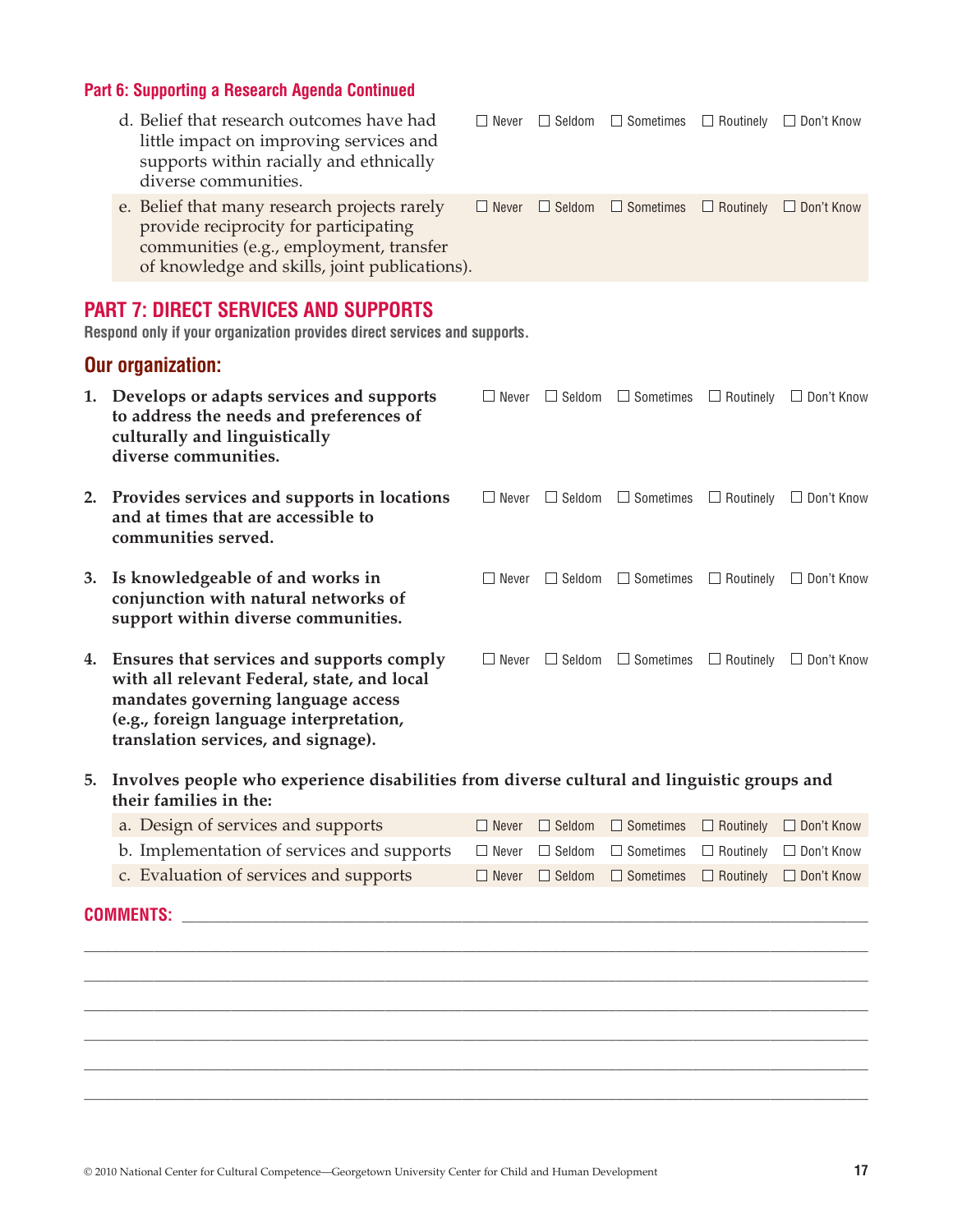## **How We Work**

This section probes how cultural and linguistic competency is applied to the structure, funding, and leadership activities of your organization.

#### **Please check only one box per item.**

### **Our organization:**

**1. Ensures cultural and linguistic competence through established organizational:**

| a. Policy     |  | $\Box$ Never $\Box$ Seldom $\Box$ Sometimes $\Box$ Routinely $\Box$ Don't Know |  |
|---------------|--|--------------------------------------------------------------------------------|--|
| b. Structures |  | $\Box$ Never $\Box$ Seldom $\Box$ Sometimes $\Box$ Routinely $\Box$ Don't Know |  |
| c. Procedures |  | $\Box$ Never $\Box$ Seldom $\Box$ Sometimes $\Box$ Routinely $\Box$ Don't Know |  |
| d. Practices  |  | $\Box$ Never $\Box$ Seldom $\Box$ Sometimes $\Box$ Routinely $\Box$ Don't Know |  |

#### **2. Has dedicated funding in its budget to advance and sustain cultural and linguistic competence.**

| a. Conferences, education, and<br>training activities                   | Never                 | Seldom                 | $\Box$ Sometimes          | $\Box$ Routinely | $\Box$ Don't Know   |
|-------------------------------------------------------------------------|-----------------------|------------------------|---------------------------|------------------|---------------------|
| b. Public policy, legislative, and<br>advocacy activities               | Never<br>$\mathsf{L}$ | Seldom<br>$\mathbf{I}$ | $\Box$ Sometimes          | $\Box$ Routinely | $\Box$ Don't Know   |
| c. Community engagement, partnership,<br>and collaboration activities   | $\Box$ Never          | Seldom                 | $\Box$ Sometimes          | $\Box$ Routinely | $\Box$ Don't Know   |
| d. Publication and information<br>dissemination activities              | Never<br>$\Box$       | Seldom<br>$\mathsf{L}$ | Sometimes<br>$\Box$       | $\Box$ Routinely | $\Box$ Don't Know   |
| e. Organizational professional<br>development activities                | Never<br>I I          | Seldom                 | Sometimes<br>$\mathbf{L}$ | $\Box$ Routinely | $\Box$ Don't Know   |
| f. Accommodations, stipends, honoraria,<br>and consumer/family supports | $\Box$ Never          | Seldom<br>$\perp$      | $\Box$ Sometimes          | $\Box$ Routinely | $\Box$ Don't Know   |
| g. Foreign language interpretation<br>and translation services          | I Never               | Seldom                 | $\Box$ Sometimes          | $\Box$ Routinely | <b>I</b> Don't Know |

#### **3. Offers training, mentoring, and other support to organizational staff, faculty, and board members that enable them to lead efforts that:**

| a. Advance and sustain cultural<br>and linguistic competence.                      | $\Box$ Never | $\Box$ Seldom $\Box$ Sometimes $\Box$ Routinely $\Box$ Don't Know |  |
|------------------------------------------------------------------------------------|--------------|-------------------------------------------------------------------|--|
| b. Address racial and ethnic disparities.                                          | Never        | $\Box$ Seldom $\Box$ Sometimes $\Box$ Routinely $\Box$ Don't Know |  |
| c. Address disproportionality in<br>educational settings.                          | $\Box$ Never | $\Box$ Seldom $\Box$ Sometimes $\Box$ Routinely $\Box$ Don't Know |  |
| 4. Supports the meaningful involvement of<br>oulturally and linguistically divorce | $\Box$ Never | $\Box$ Seldom $\Box$ Sometimes $\Box$ Routinely $\Box$ Don't Know |  |

**culturally and linguistically diverse individuals and communities in the core functions of the organization.**